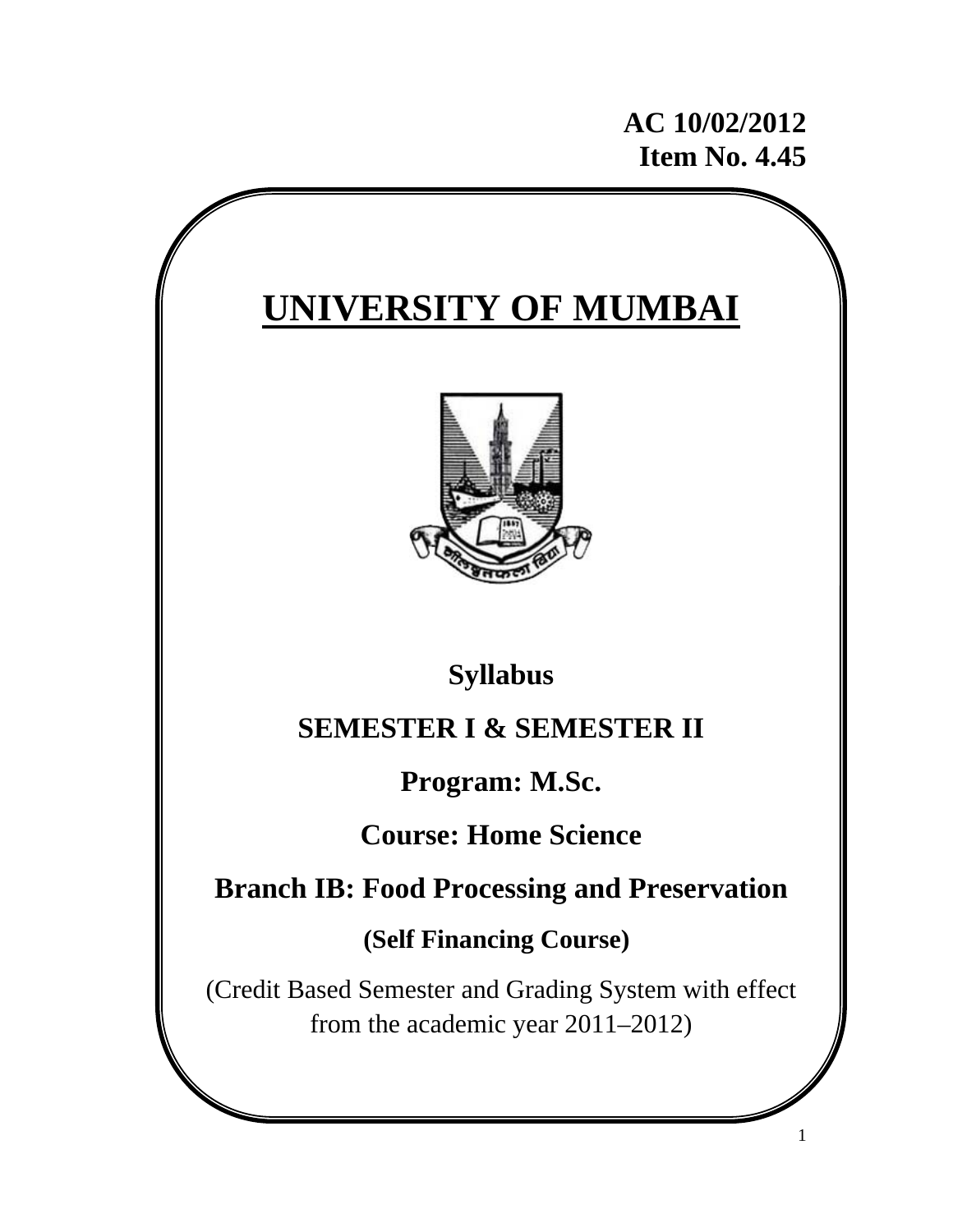# **SEMESTER I**

| <b>Course Code</b>     | <b>Title</b>                           | <b>Credits</b> | <b>Periods</b> | <b>Marks</b> |
|------------------------|----------------------------------------|----------------|----------------|--------------|
| PSHSIB <sub>101</sub>  | <b>Research Methods and Statistics</b> |                |                | 100          |
| PSHSIB <sub>102</sub>  | Food Processing and Technology         |                |                | 100          |
| PSHSIB103              | Food Science                           |                |                | 100          |
| PSHSIB104              | Food Microbiology                      |                |                | 75           |
| PSHSIB <sub>105</sub>  | Nutrition through Life Cycle           |                |                | 75           |
| PSHSPIB101             | Chemical Analysis of Foods             |                |                | 75           |
| PSHSPIB <sub>102</sub> | Food Product Development               |                |                | 75           |
|                        | Total:                                 | 24             | 24             | 600          |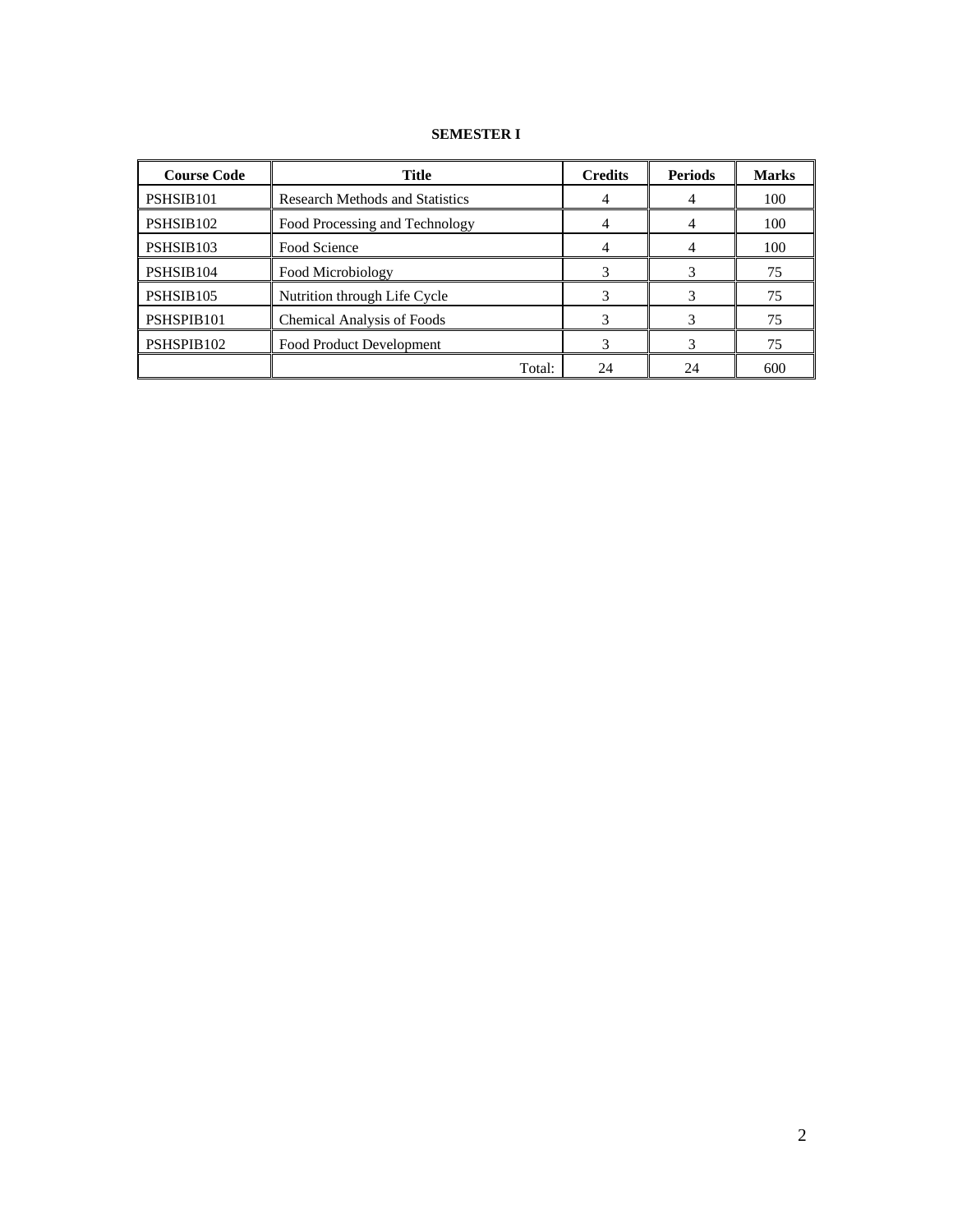| <b>Course Code</b>    | Title                                  | Lectures/week   Marks   Credits |     |  |
|-----------------------|----------------------------------------|---------------------------------|-----|--|
|                       |                                        |                                 |     |  |
| PSHSIB <sub>101</sub> | <b>Research Methods and Statistics</b> |                                 | 100 |  |

# **RESEARCH METHODS AND STATISTICS**

#### **No. of Credits: 4**

# **Objectives**

1. To build in students appreciation for high quality research in each of their specialisations.

2. To introduce students to the skills needed in conducting a research in their specialisation.

3. To introduce students to principles of good scientific writing.

4. To enable in students the skills in selecting, computing, interpreting and reporting statistics.

| <b>Course Content</b> |                                                                                          | <b>Lectures</b> |
|-----------------------|------------------------------------------------------------------------------------------|-----------------|
| <b>UNIT I</b>         | <b>Introduction and Overview</b><br>1 A.                                                 | 15              |
|                       | (a) What is a research?                                                                  |                 |
|                       | (b) Objectivity and subjectivity in scientific inquiry: Premodernism,                    |                 |
|                       | modernism, and postmodernism                                                             |                 |
|                       | (c) Steps in the research process                                                        |                 |
|                       | (d) Importance of research in general, and in each discipline                            |                 |
|                       | (e) Illustration of research in each of the three specialisations: Foods,                |                 |
|                       | Nutrition, and Dietetics; Human Development; and, Textile and Fashion                    |                 |
|                       | Technology                                                                               |                 |
|                       | (f) Qualitative versus quantitative research                                             |                 |
|                       | 1 B. The beginning steps in the research process                                         |                 |
|                       | (a) Identifying broad areas of research in a discipline                                  |                 |
|                       | (b) Identifying interest areas; using multiple search strategies                         |                 |
|                       | (c) Prioritising topics; specifying a topic; feasibility                                 |                 |
|                       | (d) Review of literature/scholarly argument in support of study                          |                 |
|                       | (e) Specifying research objectives/hypotheses/questions                                  |                 |
| <b>UNIT II</b>        | 2 A. Variables                                                                           | 15              |
|                       | (a) Definition                                                                           |                 |
|                       | (b) Characteristics                                                                      |                 |
|                       | (c) Types                                                                                |                 |
|                       | (d) Levels of measurement                                                                |                 |
|                       | 2 B. Measurement                                                                         |                 |
|                       | (a) Conceptual definitions and operational definitions                                   |                 |
|                       | (b) Types of validity and reliability in quantitative research                           |                 |
|                       | 2 C. Data entry in quantitative research                                                 |                 |
|                       | (a) Codebook and mastersheet                                                             |                 |
|                       | (b) Creating data files and data management                                              |                 |
| <b>UNIT III</b>       | 3. A. Introduction and overview to statistics                                            | 15              |
|                       | (a) Role of statistics in (quantitative) research<br>(b) Definition/changing conceptions |                 |
|                       | (c) Prerequisite concepts in mathematics (e.g., properties of the                        |                 |
|                       | summation sign, basic algebra)                                                           |                 |
|                       | 3 B. Descriptive Statistics for summarizing ratio level variables                        |                 |
|                       | (a) Frequencies and percentages                                                          |                 |
|                       | (b) Computing an average/measure of a central tendency                                   |                 |
|                       |                                                                                          |                 |
|                       | Contrasting the mean vs. median                                                          |                 |
|                       | Computing an average when there are outliers or extreme                                  |                 |
|                       | values in the data set                                                                   |                 |
|                       | Robust measures of the center (5% trimmed mean; M                                        |                 |
|                       | estimators)                                                                              |                 |
|                       | Quartiles and percentiles                                                                |                 |
|                       | (d) Computing a measure of variability or dispersion                                     |                 |
|                       | Why? (inadequacy of the mean)                                                            |                 |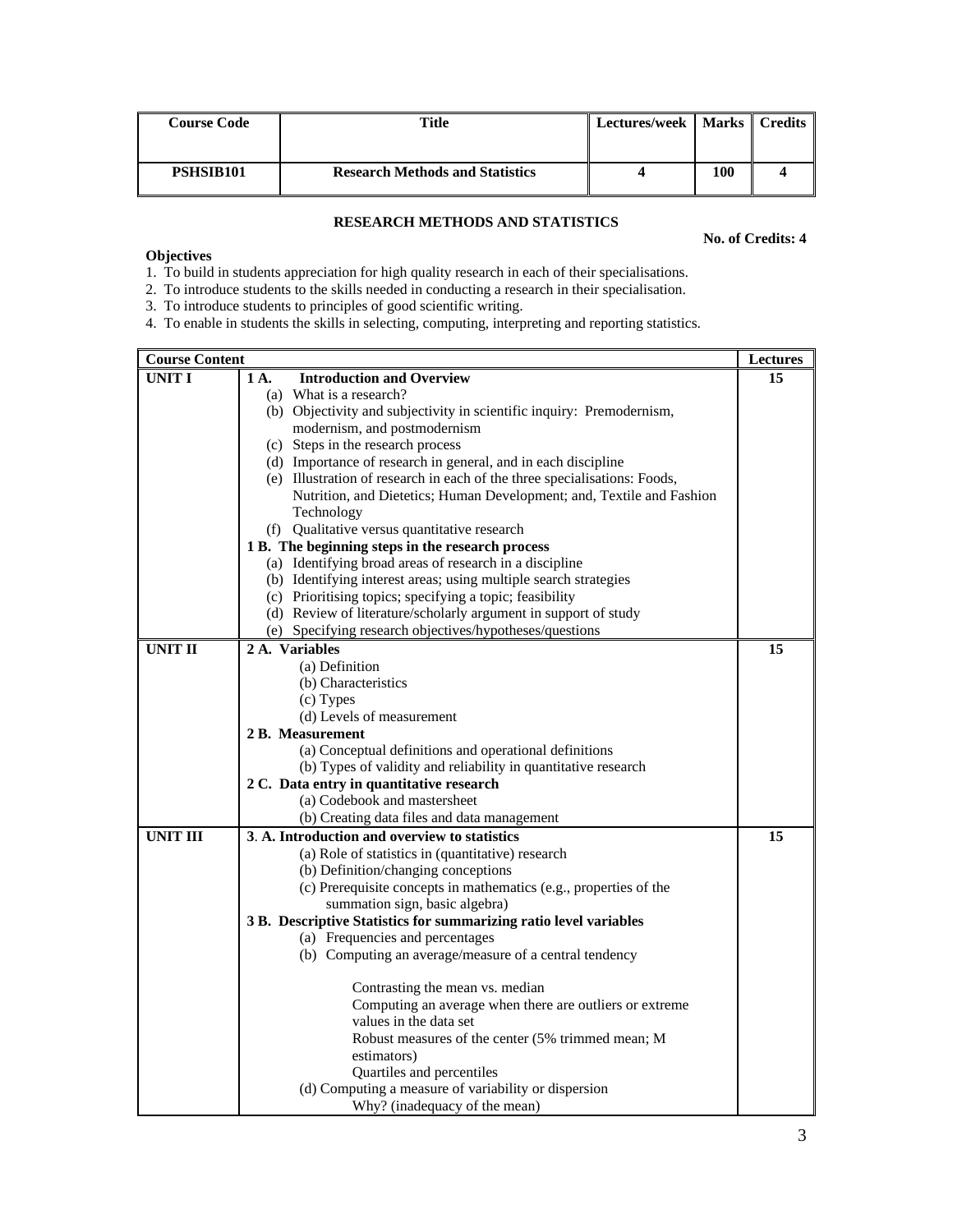|                | Minimum value and maximum value                                           |    |
|----------------|---------------------------------------------------------------------------|----|
|                | Range                                                                     |    |
|                | Interquartile range                                                       |    |
|                | Variance and standard deviation                                           |    |
|                | (e) Discrete and continuous variables                                     |    |
|                | (f) Histograms and line graphs                                            |    |
| <b>UNIT IV</b> | 4 A. Descriptive Statistics for summarizing nominal, ordinal and interval | 15 |
|                | level variables                                                           |    |
|                | 4 B. Demonstration of computer software such as the Statistical Package   |    |
|                | for the Social Sciences (SPSS)                                            |    |
|                | (a) Data entry                                                            |    |
|                | (b) Data Management                                                       |    |
|                | (c) Descriptive Statistics                                                |    |
|                | 4. C. Probability: Foundation of Advanced/Inferential Statistics          |    |
|                | (a) Definition                                                            |    |
|                | (b) Role of probability in research and statistics                        |    |
|                | (c) Elementary concepts in probability                                    |    |
|                | Sample space, experiment, event/outcome/element of the                    |    |
|                | sample space                                                              |    |
|                | Equally likely outcomes and the uniform probability model                 |    |
|                | Stabilization of the relative frequency                                   |    |

#### **References:**

Bhattacharyya, G.K. & Johnson, R. A. (1977). *Statistical concepts and methods.* NY: John Wiley.

Dwiwedi, R. S. (1997). *Research methods in behavioral sciences.* Delhi: Macmillan India.

Gravetter, F. J. & Waillnau, L. B. (2000). *Statistics for the behavioral sciences.* Belmont, CA: Wadsworth/Thomson Learning.

Kerlinger, F. N. & Lee, H. B. (2000). *Foundations of behavioral research.* Orlando, Florida: Harcourt. Leong, F.T.L. & Austin, J. T. (Eds.) (1996). *The psychology research handbook.* New Delhi: Sage.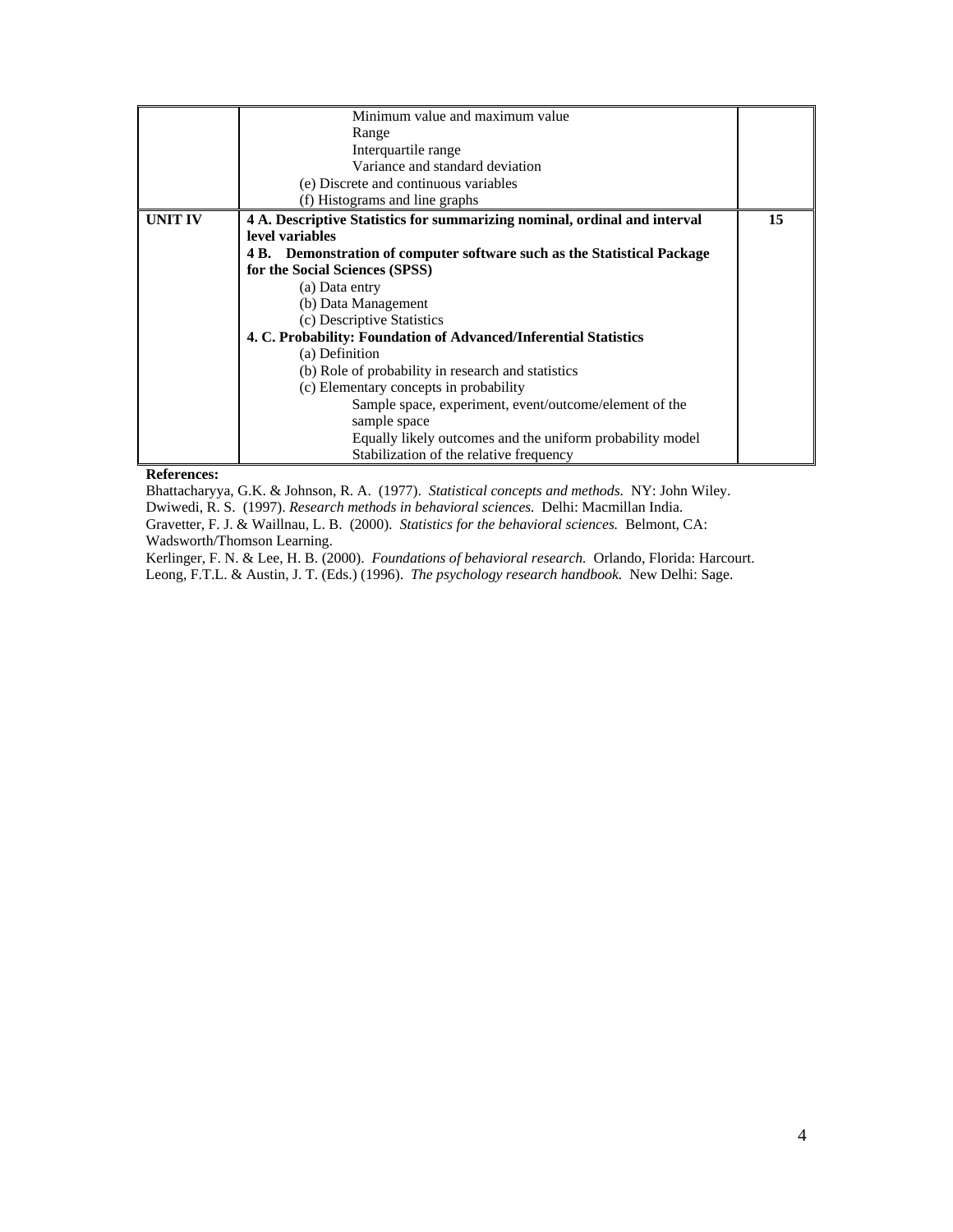| C <b>ourse Code</b> | Title                                 | <b>Lectures/week</b> | <b>Marks</b> | Credits |
|---------------------|---------------------------------------|----------------------|--------------|---------|
| <b>PSHSIB102</b>    | <b>Food Processing and Technology</b> |                      | 100          |         |

#### **FOOD PROCESSING AND TECHNOLOGY**

#### **No. of Credits: 4**

# **Objectives**

1. To impart a systematic knowledge of basic and applied aspects of food processing and technology.

- 2. To gain in-depth knowledge about processing and preservation of techniques used for different food groups.
- 3. To emphasize the importance of food plant sanitation in various areas of processing.

| <b>Course Content</b> |                                                                         | <b>Lectures</b> |
|-----------------------|-------------------------------------------------------------------------|-----------------|
| <b>UNIT I</b>         | Cereal and cereal product technology                                    | 15              |
|                       | Composition and commercial value of the following cereals<br>i.         |                 |
|                       | ii.<br>Wheat, rice, maize, barley, oats, rye, ragi and bajra            |                 |
|                       | iii.<br>Processing technology of the following.                         |                 |
|                       | Yeast leavened breads<br>a.                                             |                 |
|                       | <b>Muffins</b><br>$h_{\cdot}$                                           |                 |
|                       | Cakes<br>$\mathbf{c}$ .                                                 |                 |
|                       | <b>Biscuits</b><br>d.                                                   |                 |
|                       | Break fast cereals<br>e.                                                |                 |
|                       | f.<br>Pasta products                                                    |                 |
| <b>UNIT II</b>        | <b>Pulses and legume technology</b>                                     | 15              |
|                       | Elimination of toxic factors<br>i.                                      |                 |
|                       | ii.<br>Extruded soya products                                           |                 |
|                       | iii.<br>Fermented soya products                                         |                 |
|                       | Soya milk and ground nut milk<br>iv.                                    |                 |
| <b>UNIT III</b>       | <b>Technology of oil seeds</b>                                          | 15              |
|                       | Extraction<br>i.                                                        |                 |
|                       | ii.<br>Refining of oil                                                  |                 |
|                       | iii.<br>Hydrogenation, plasticizing and tempering                       |                 |
|                       | <b>Technology of oil seeds</b>                                          |                 |
|                       | Blending of oils<br>i.                                                  |                 |
|                       | Margarine, shortenings and spreads<br>ii.                               |                 |
|                       | iii.<br>Confectionary fats, cocoa butter, cocoa powder                  |                 |
|                       | Mayonnaise<br>iv.                                                       |                 |
| <b>UNIT IV</b>        | <b>Fruit and Vegetable technology</b>                                   | 15              |
|                       | Frozen vegetables and fruits<br>i.                                      |                 |
|                       | ii.<br>Canned vegetables and fruits                                     |                 |
|                       | iii.<br>Dried fruits and vegetables                                     |                 |
|                       | Chutney, pickle and sauces<br>iv.                                       |                 |
|                       | Jams, jellies and marmalades and fruit cheese<br>V.                     |                 |
|                       | Tomato juice & orange juice processing-Puree, pastes and powders<br>vi. |                 |

#### **References**

SBP Board of consultants and Engineers (1998). SBP *Handbook of Oil Seeds, Oil, Fats and Derivatives*. Delhi: SBP House.

Booth, G.R. (1997). *Snack Food*, New Delhi: CBS Publishers and distributors.

Salunkhe, D.K. & Kadam, S.S. (2005). *Handbook of Vegetable Science and Technology.* Marcel Dekker, INC First Indian Reprint .

D'Cunnha, J.F. (1998). *Modern Food Packaging*, Mumbai: IIP.

Duffy, J.I., (1981). *Snack Food Technology*, New Jersey: Noyes Data Corporation.

Smith, J.S. & Hui, Y.H. (2004). *Food Processing Principles and Applications.* Blackwell Publishing.

Kent N.L. (1993). *Technology of cereals* (4<sup>th</sup> ed.) Pergamon Press.

Chakraborty, M.M. (2003). *Chemistry and Technology of Oils and Fats* Allied publishers Pvt. Ltd.

Mahadeviah, M. & Gowramma, R.V. (1996). *Food Packaging Materials*. New Delhi: Tata Mc Graw Hill Pub. Co. Ltd.

Fellows, P. &Hampton, A. (1992). *Small Scale Food Equipment Intermediate Technology.* Publications in Association with CTA.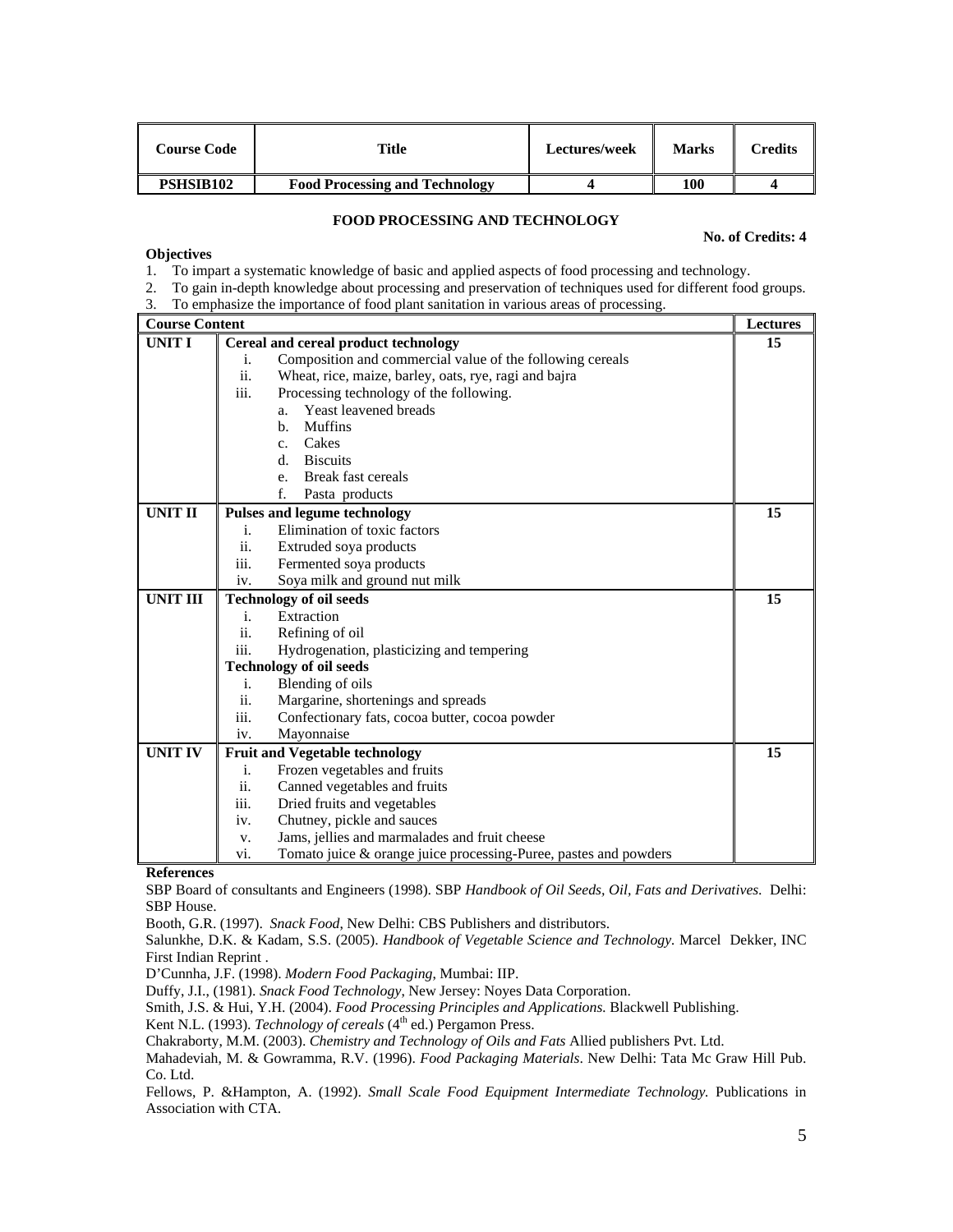Potter, N. & Hotchkiss, J. H. (1997). *Food Science* New Delhi: CBS Publishers and Distributors. Ahulluwalia, V. (2007). *Food Processing* , New Delhi: Paragon International Publishers.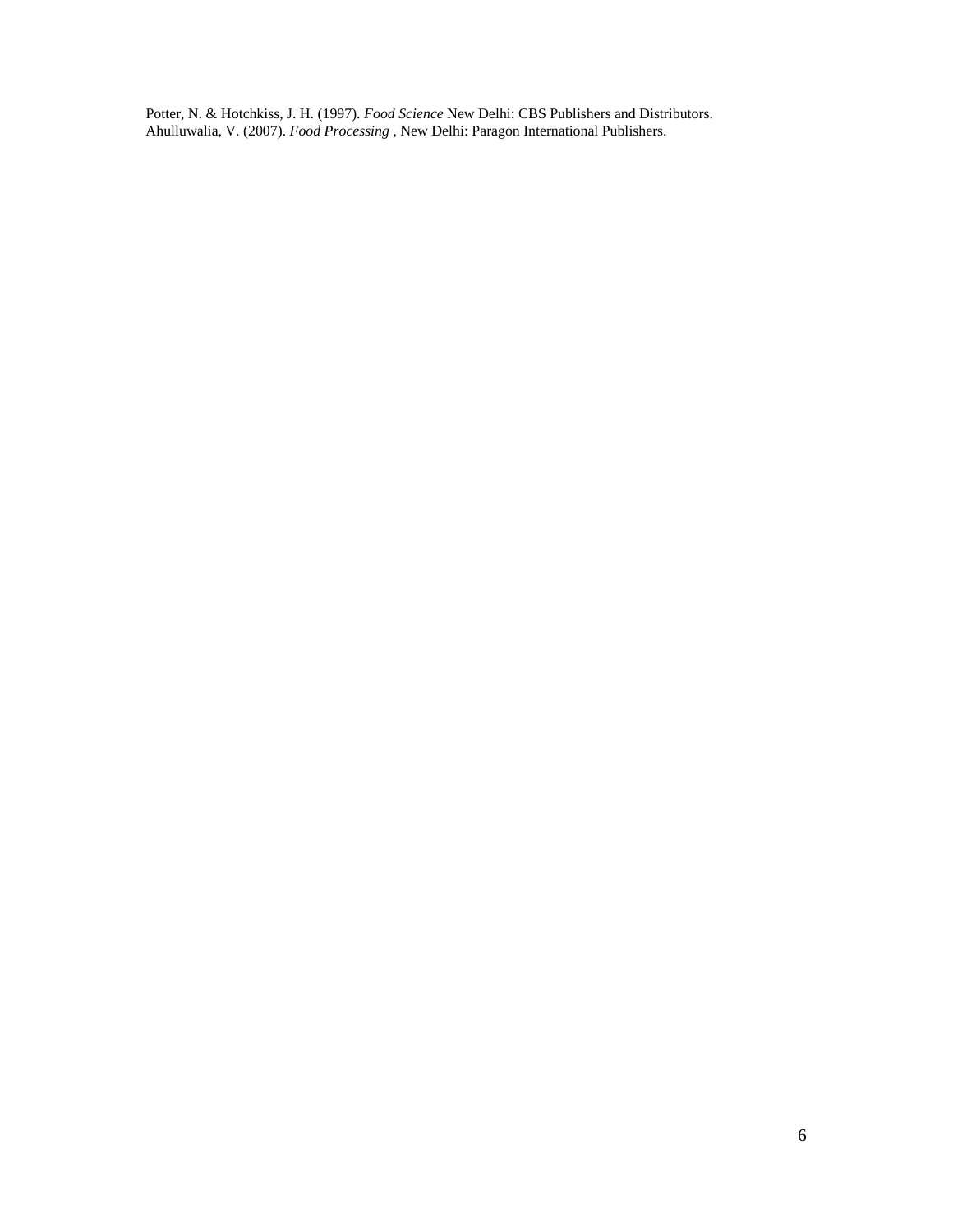| <b>Course Code</b> | Title               | Lectures/week | <b>Marks</b> | Credits |
|--------------------|---------------------|---------------|--------------|---------|
| <b>PSHSIB103</b>   | <b>Food Science</b> |               | 100          |         |

# **FOOD SCIENCE**

#### **No. of Credits: 4**

# **Objectives**

- 1. To provide basic information on composition, properties of food constituents.
- 2. To acquaint students with the important chemical and physical interactions between food constituents that affect functional properties, quality, safety and nutritive value of food.
- 3. To understand the chemical changes that take place during processing , storage and utilization of food.
- 4. To study the chemistry of food flavour, aroma and the type of food additives in accordance with current food industry and regulatory rules.
- 5. To equip students with basic entrepreneurial skills.

| <b>Course Content</b> |                                                                                                                         | Lectures |
|-----------------------|-------------------------------------------------------------------------------------------------------------------------|----------|
| <b>UNIT I</b>         | Food science and chemistry                                                                                              | 15       |
|                       | Meaning and scope of food sciences<br>i.                                                                                |          |
|                       | ii.<br>Composition of food                                                                                              |          |
|                       | iii.<br>Functional groups, isomers and stereochemistry, bonding, polarity and<br>solubility                             |          |
|                       | Physical properties of food preparations: energy transfer, state of matter<br>iv.<br>dispersions emulsions, gels, foams |          |
| <b>UNIT II</b>        | <b>Chemistry of water</b>                                                                                               | 15       |
|                       | Water content of foods<br>i.                                                                                            |          |
|                       | ii.<br>Physical and chemical properties of water and ice                                                                |          |
|                       | iii.<br>Water activity and microbial growth                                                                             |          |
|                       | Role of water in food<br>iv.                                                                                            |          |
| <b>UNIT III</b>       | <b>Carbohydrate chemistry</b>                                                                                           | 15       |
|                       | Classification, structures and food sources<br>i.                                                                       |          |
|                       | ii.<br>Chemical change of sugars in foods                                                                               |          |
|                       | iii.<br>Hydrolysis, Mallard reaction, crystallization changes in starch - pasting,                                      |          |
|                       | gelatinization, gelation, syneresis, retrogradation, dextrinization                                                     |          |
|                       | Modified and resistant starches hydrolysate products of starch.<br>iv.                                                  |          |
|                       | Gums: Functions, types, sources and uses                                                                                |          |
|                       | Pectic substances: Properties, gel formation jams, jellies, marmalade, crystalline                                      |          |
|                       | candies, syrups, sauces, confectionary.                                                                                 |          |
| <b>UNIT IV</b>        | <b>Lipids in food</b>                                                                                                   | 15       |
|                       | Classification, structure and functions of lipids<br>i.                                                                 |          |
|                       | ii.<br>Physical and chemical properties                                                                                 |          |
|                       | iii.<br>Chemical constants Lipolysis, Peroxidation, Auto oxidation and                                                  |          |
|                       | Hydrogenation of lipids.                                                                                                |          |
|                       | Effect of storage on chemical constituents of fats<br>iv.                                                               |          |
|                       | Fat as frying medium, emulsifiers shortening agents, whipping agents,<br>V.                                             |          |
|                       | tenderizers                                                                                                             |          |
|                       | Thermal decomposition of lipids and rancidity in fats<br>vi.                                                            |          |
|                       | vii.<br>Structured lipids and fat substitutes                                                                           |          |

#### **References**

McWilliams, M (2007) *Foods: Experimental Perspectives* (5thed.), New Jersey: Macmillan Publishing Co. Manay, N. S. and Shadarksharaswamy, M. (1997) *Foods: Facts and Principles* New Age International Publishers, New Delhi.

Potter, N.N. and Hutchkiss, J.H (1997) *Food Science* (5<sup>th</sup> ed.) New Delhi: CBS Publishers and Distributors.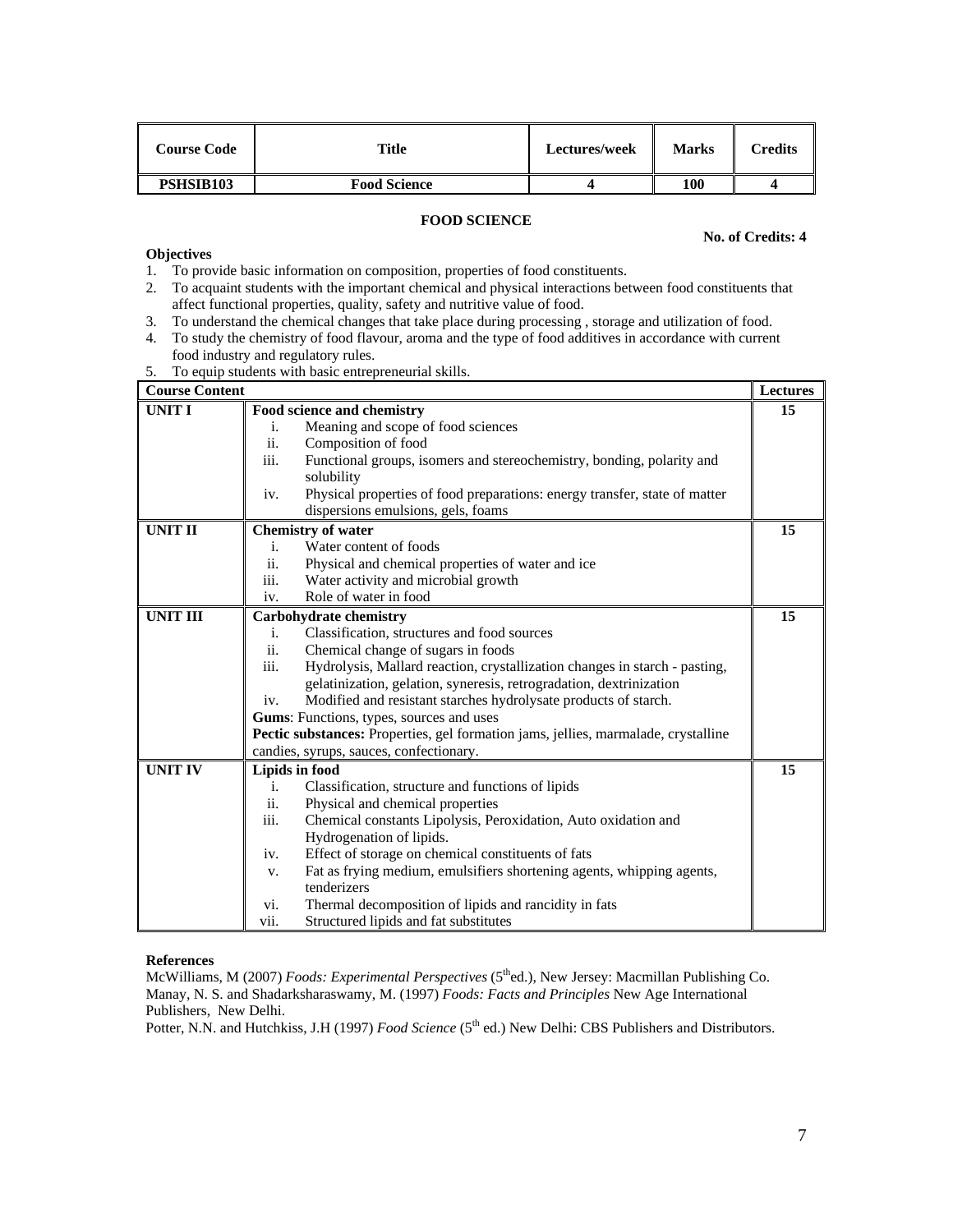| Course Code      | Title                    | Lectures/week | <b>Marks</b> | Credits |
|------------------|--------------------------|---------------|--------------|---------|
| <b>PSHSIB104</b> | <b>Food Microbiology</b> |               | 75           |         |

# **FOOD MICROBIOLOGY**

#### **No. of credits: 3**

# **Objectives**

- 1. To introduce students to the field of Microbiology of different foods.
- 2. To enable students to understand classification, morphology, reproduction, cultivation and microscopic examination of microorganisms.
- 3. To enable students to understand causes and prevention of microbial spoilage and contamination of different foods.

| <b>Course Content</b> |                                                                              | <b>Lectures</b> |
|-----------------------|------------------------------------------------------------------------------|-----------------|
| UNIT I                | <b>Introduction to Microbiology</b>                                          | 15              |
|                       | <b>Evolution of Microbiology</b><br>i.                                       |                 |
|                       | ii.<br>Characterization, classification and identification of microorganisms |                 |
|                       | iii.<br>Taxonomy                                                             |                 |
|                       | Role and significance of microorganisms in foods<br>iv.                      |                 |
| <b>UNIT II</b>        | Intrinsic parameters of foods that affect microbial growth.                  | 15              |
|                       | pH<br>i.                                                                     |                 |
|                       | ii.<br>Moisture content                                                      |                 |
|                       | iii.<br>Oxidation – reduction potential (Eh)                                 |                 |
|                       | Nutrient content<br>iv.                                                      |                 |
|                       | Anti-microbial constituents<br>V.                                            |                 |
|                       | Biological structures<br>Vİ.                                                 |                 |
|                       | Extrinsic parameters of foods that affect microbial growth.                  |                 |
|                       | Temperature of storage<br>i.                                                 |                 |
|                       | ii.<br>Relative humidity of environment                                      |                 |
|                       | iii.<br>Presence and concentration of gases in the environment               |                 |
| <b>UNIT III</b>       | Microbial flora, incidence and types of microbial spoilage in the            | 15              |
|                       | following foods:-                                                            |                 |
|                       | Cereals, millets and their products<br>i.                                    |                 |
|                       | ii.<br>Pulses, legumes and their products                                    |                 |
|                       | iii.<br>Nuts and oils seeds and their products                               |                 |
|                       | Vegetables and fruits and their products<br>iv.                              |                 |

### **References**

Adams, M.R. and Moss, M.O. (2005) *Food Microbiology* 1<sup>st</sup> edition, New Age International (P) Limited, Publishers, New Delhi.

Banwant G,J, (2002) *Basic Food Microbiology* 2nd Edition, Chapman and Hall Inc., New York Frazier W.C. *Food Microbiology*,(2000) 2nd edition Tata Mc Graw – Hill Publishing Company Ltd. New Delhi.

Jay J.M. (1992) *Modern Food Microbiology* 5<sup>th</sup> edition CBS Publishers and Distributors, New Delhi. Pelczar, M.J. Chan. C.S. and Krieg N.R. (1996) *Microbiology* 5<sup>th</sup> edition, tata McGraw – Hill Edition.

Vasanthakumari R (2007) *Textbook of Microbiology* BI Publications Pvt. Ltd., New Delhi.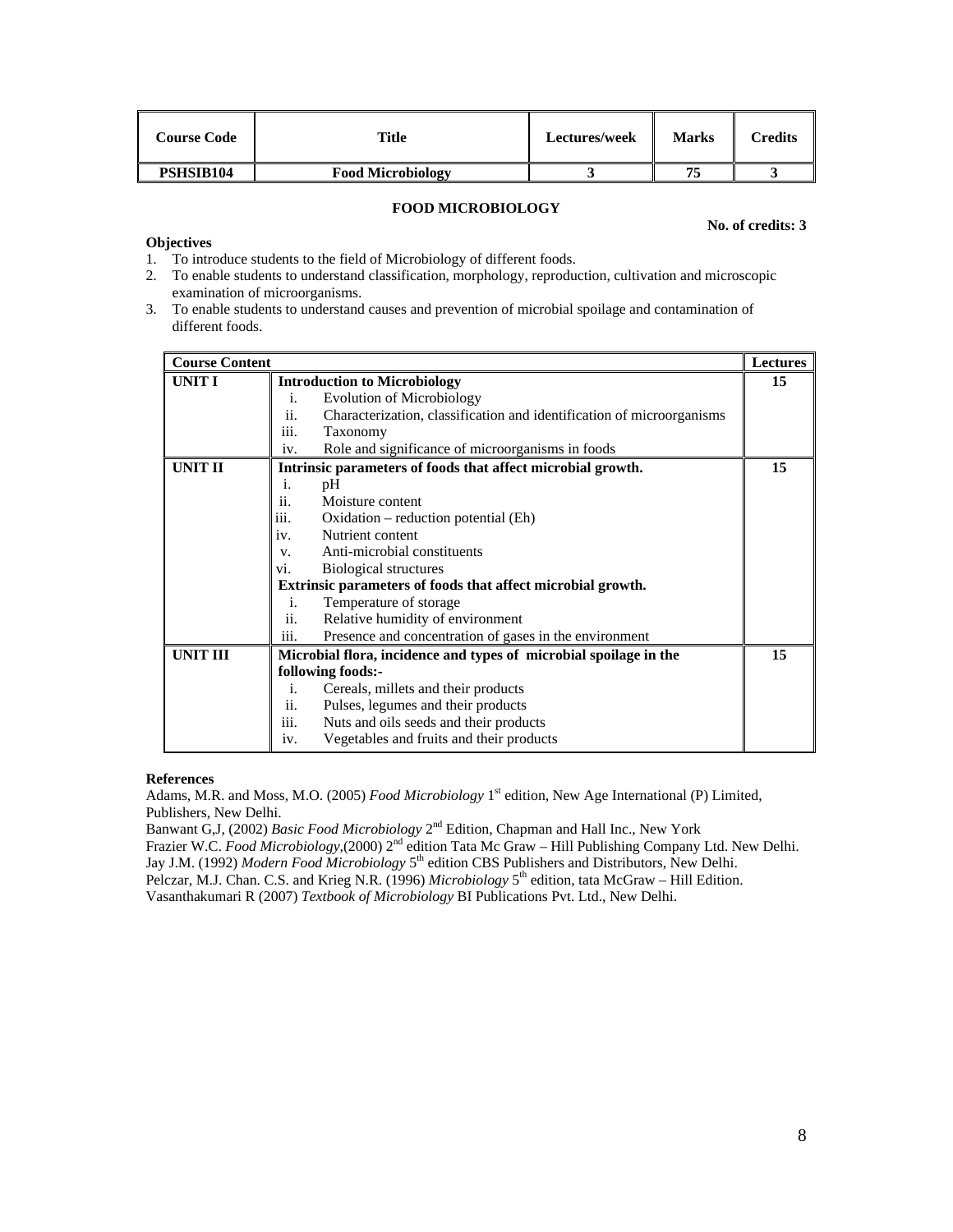| <b>Course Code</b> | Title                                   | <b>Lectures/week</b> | <b>Marks</b> | $\gamma$ redits |
|--------------------|-----------------------------------------|----------------------|--------------|-----------------|
| <b>PSHSIB105</b>   | <b>Nutrition Through the Life Cycle</b> |                      | 75           |                 |

# **NUTRITION THROUGH THE LIFE CYCLE**

**No. of Credits: 3** 

# **Objectives**

1. To understand the changes in human body composition during different stages of life.

2. To study the influence of nutrition on man during the different stages of life cycle.

3. To be aware of, and update the knowledge in the field of nutrition as applied during the life cycle.

| <b>Course Content</b> |                                                                                 | Lectures |
|-----------------------|---------------------------------------------------------------------------------|----------|
| <b>UNIT I</b>         | <b>Basics of Nutrition</b>                                                      | 15       |
|                       | Brief overview of functions, sources and deficiency of Macro and Micronutrients |          |
|                       | <b>Balanced Diet</b>                                                            |          |
|                       | <b>Nutrition during Pregnancy</b>                                               |          |
|                       | Reproductive Physiology (Male and Female)<br>a)                                 |          |
|                       | Nutrition related disruptions in fertility (under and over nutrition)<br>b)     |          |
|                       | c) Physiology of pregnancy                                                      |          |
|                       | d) Effect of Nutritional Status on pregnancy outcome.                           |          |
|                       | Nutritional requirements and dietary guidelines<br>e)                           |          |
|                       | Nutrition related complications<br>f)                                           |          |
|                       | Complications of pregnancy<br>g)                                                |          |
|                       | HIV/AIDS during pregnancy - Dietary concerns<br>h)                              |          |
|                       | Role of Exercise & Fitness<br>$\mathbf{i}$                                      |          |
|                       | <b>Adolescent Pregnancy</b><br>$\ddot{1}$                                       |          |
| <b>UNIT II</b>        | <b>Nutrition during lactation</b>                                               | 15       |
|                       | Physiology of Lactation<br>a)                                                   |          |
|                       | Human milk composition<br>b)                                                    |          |
|                       | Nutritional requirements & dietary guidelines<br>c)                             |          |
|                       | <b>Benefits of Breast Feeding</b><br>d)                                         |          |
|                       | e) Galactogouges                                                                |          |
|                       | Lactation Management in Normal & Special conditions<br>$f$ )                    |          |
|                       | <b>Nutrition in infancy</b>                                                     |          |
|                       | Physiological development, Motor, Cognitive development.<br>a)                  |          |
|                       | b) Energy and nutrient needs.                                                   |          |
|                       | c) Feeding in early and late infancy                                            |          |
|                       | d) Development of infant feeding skills                                         |          |
|                       | e) Common nutrition problems                                                    |          |
|                       | Feeding Preterm and low birth weight infants<br>f)                              |          |
| <b>UNIT III</b>       | Nutrition in Toddlerhood and Preschool, Childhood & Preadolescent               | 15       |
|                       | Growth and development<br>a)                                                    |          |
|                       | b) Nutritional requirements                                                     |          |
|                       | Nutrition for children with special health care needs<br>c)                     |          |
|                       | d) Feeding problems                                                             |          |
|                       | Nutritional concerns and prevention of nutrition related disorders<br>e)        |          |
|                       | Obesity – underweight<br>i.                                                     |          |
|                       | ii.<br>Deficiency condition                                                     |          |
|                       | iii.<br>Allergies, eating disorders                                             |          |

### **References**

Bennion, H. (1979) *Clinical Nutrition*, New York Harper and Raw Publishers

Brown, J. E. (1998). *Nutrition Now,* West/Wadsworth: International Thomson Pub. Co.

Brown, J. E., Sugarman, I. J. (2002). *Nutrition through the Life Cycle*, Wadsworth Thomson Learning.

Donald, B., MCColmick,. Bier, D. M. (1997). *Annual Review of Nutrition* (vol. 19)

Groff, J. L and Gropper, S. S. (1999). *Advanced Nutrition and Human Metabolism*, Belmount CA: Wads worth/Thomson Learning.

Goodhart, R. S. S. and Shils, M. E. (1998). *Modern Nutrition in Health and Disease*. Philadelphia: Lea and Febiger.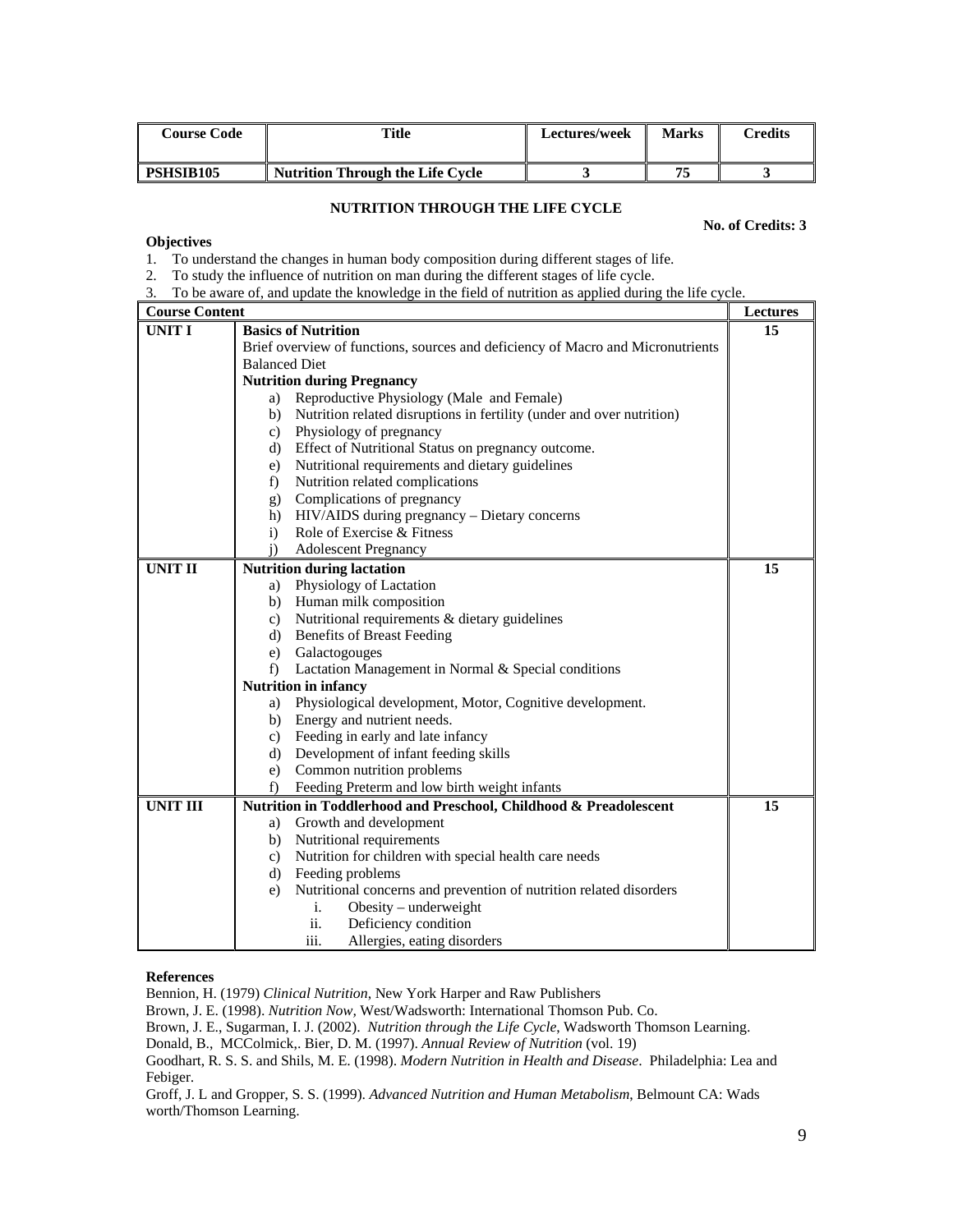Jackson, M. S., Rees, Jane, M., Golden, Neville, H.; Irwin Charles, E. (ed) (1997). *Adolescent Nutritional Disorders*. New York:The New York Academy of Science.

Lee, R. S. and Marcus, C. (1990) *Omega* – *3Fatty Acids in Health and Disease*. – Marcel dekker Inc. Mahan L. K. & Stump S.E. (11<sup>th</sup> ed.) (2004) *Krause's Food Nutrition and diet Therapy* – Saunders USA: Elsevier.

Wardlawy, G. M. Insel, P. M. and Seyler M. F. (1994). *Contemporary Nutrition; Issues and Insights.* St. Lopuis Masby.

Warthington, R., Vermeersch J. and Willams, S. (1985). *Nutrition in Pregnancy and Lactation.* St. Louis Times Mirror.Mosby College Publishing.

Ziegler, E. E. and Filer L. J. (1996). *Present Knowledge in Nutrition,* Washington D.C.: International Life Science institute.

#### **Journals**

Journal of American Dietetic Association USA – The American Dietetics Association.

Nutrition Reviews, New York Springton Verlog

The American – Journal of clinical Nutrition – USA Official Journal of the American Society for Clinical Nutrition Inc

The Indian Journal of Nutrition and Dietetics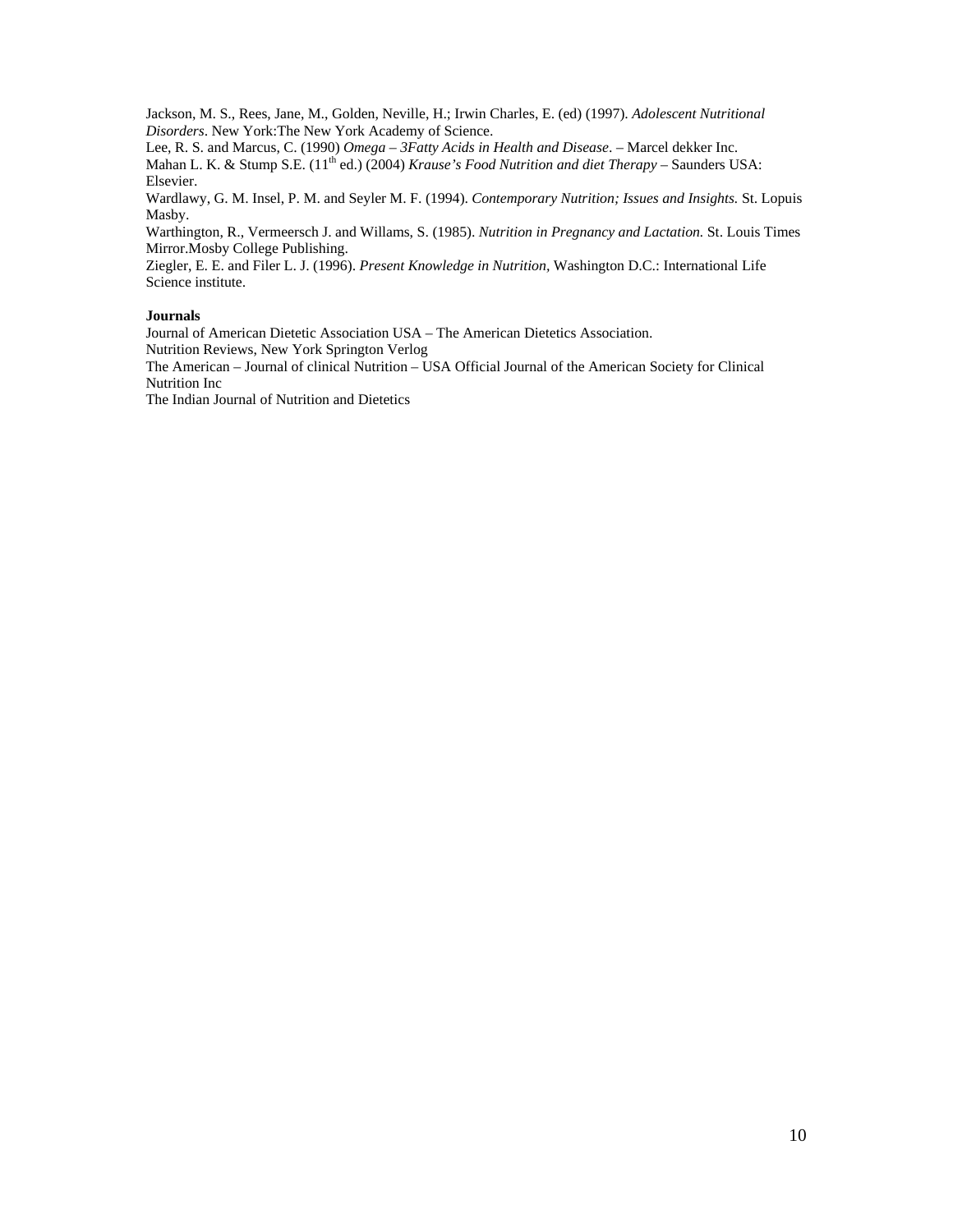| Course Code | Title                             | Periods/week | Marks | Credits |
|-------------|-----------------------------------|--------------|-------|---------|
| PSHSPIB101  | <b>Chemical Analysis of Foods</b> |              |       |         |

### **CHEMICAL ANALYSIS OF FOODS**

#### **No. of Credits: 3**

- **Objectives** 1. To impart required knowledge and skills for estimation of various macro and micro nutrients in raw and processed foods.
- 2. To impart required knowledge and skills for estimation of various non nutrient components in raw and processed foods.
- 3. To impart the knowledge and skills for detection of common food adulterants.

4. To compare the estimated values with the recommended values and thereby assess the quality of foods.

| <b>Course Content</b> |      |                                                                            | <b>Lectures</b> |
|-----------------------|------|----------------------------------------------------------------------------|-----------------|
| UNIT I                | i.   | Estimation of ash content in different foods.                              | 15              |
|                       | ii.  | Estimation of calcium content in different foods.                          |                 |
|                       |      | Modified Gravimetric determination of calcium<br>a <sub>1</sub>            |                 |
|                       |      | Calcium determination using EDTA titration<br>b.                           |                 |
|                       |      | Calcium determination using redox titration                                |                 |
|                       | iii. | Determination of phosphorous content of foods by colorimetry               |                 |
|                       | iv.  | Determination of phytin phosphorus in foods                                |                 |
|                       | V.   | Estimation of iron content of different foods by colorimetric methods      |                 |
|                       | Vİ.  | Mohr titration of salt in butter (AOAC method 960.29)                      |                 |
| <b>UNIT II</b>        | i.   | Determination of iodine content in salt                                    | 15              |
|                       | ii.  | Estimation of reducing and non reducing sugars in different foods by Lane  |                 |
|                       |      | Eynon's method.                                                            |                 |
| <b>UNIT III</b>       | i.   | Titrable acidity assessment in orange juice, yogurt, apple juice and grape | 15              |
|                       |      | juice                                                                      |                 |
|                       | ii.  | Estimation of tannin content in tea                                        |                 |
|                       | 111. | Sodium content in different foods by Flame photometric method              |                 |
|                       | iv.  | Potassium content in different foods by flame photometric method           |                 |

#### **References**

Nielsen, S. Suzanne (ed) (2002) *Introduction to the Chemical Analysis of Foods* CBS Publishers and Distributors, New Delhi.

Egan, H. Kirk, r. sawyer R (1981) *Pearsons Chemical Analysis of Foods* 8<sup>th</sup> edition longman scientific and Technical, U.K.

A.O.A.C. (1990) Official Methods of Analysis 15<sup>th</sup> ed. Association of official analytical chemists, Washington, D.C.

Meyer, L.H (1987) *Food Chemsitry* CBS Publishers and distributors, Delhi ISI Publications on different foods.

Pearson, D.(1970) *Chemical Analysis of Foods*, 6<sup>th</sup> ed., London, T.A. Churchill.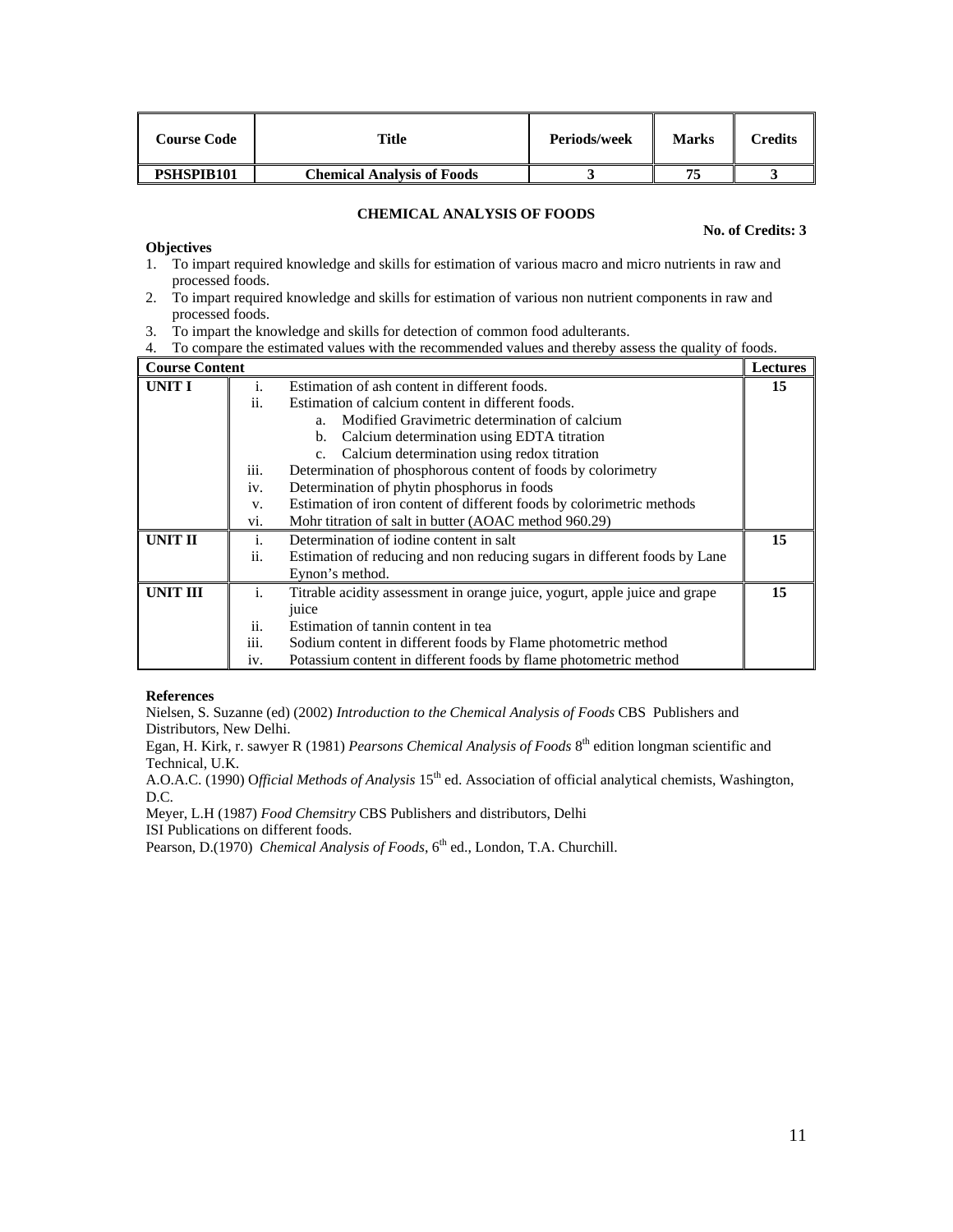| Course Code       | <b>Title</b>                    | Periods/week | <b>Marks</b> | <b>Predits</b> |
|-------------------|---------------------------------|--------------|--------------|----------------|
| <b>PSHSPIB102</b> | <b>Food Product Development</b> |              | 75           |                |

# **FOOD PRODUCT DEVELOPMENT**

#### **No. of credits: 3**

# **Objectives**

- 1. To make the student familiar with the fundamentals of designing, executing and reporting the results of a research project.
- 2. To give the students an exposure to products available to the food industry.
- 3. To imbibe skills and knowledge to develop a food product using the principles of food science.

| <b>Course Content</b> |                                                                                                                                                                                                                                      | <b>Periods</b> |
|-----------------------|--------------------------------------------------------------------------------------------------------------------------------------------------------------------------------------------------------------------------------------|----------------|
| UNIT I                | <b>Food product formulation</b><br><b>Enhancement of Nutritive Value</b><br>Waste Utilisation<br><b>Cost Effectiveness</b><br>Value Addition<br>Using any one of the product categories given below<br>Ready to eat breakfast cereal | 15             |
|                       | Probiotic yoghurt/beverage<br>Salad dressing<br>Low fat snack product                                                                                                                                                                |                |
| <b>UNIT II</b>        | Development of the formula (Modification of Home based recipes of<br>Innovative)<br>Preparing a flow chart indicative of the operational processes                                                                                   | 15             |
| <b>UNIT III</b>       | Generation of ideas<br>Concept development and testing, product development, testing                                                                                                                                                 | 15             |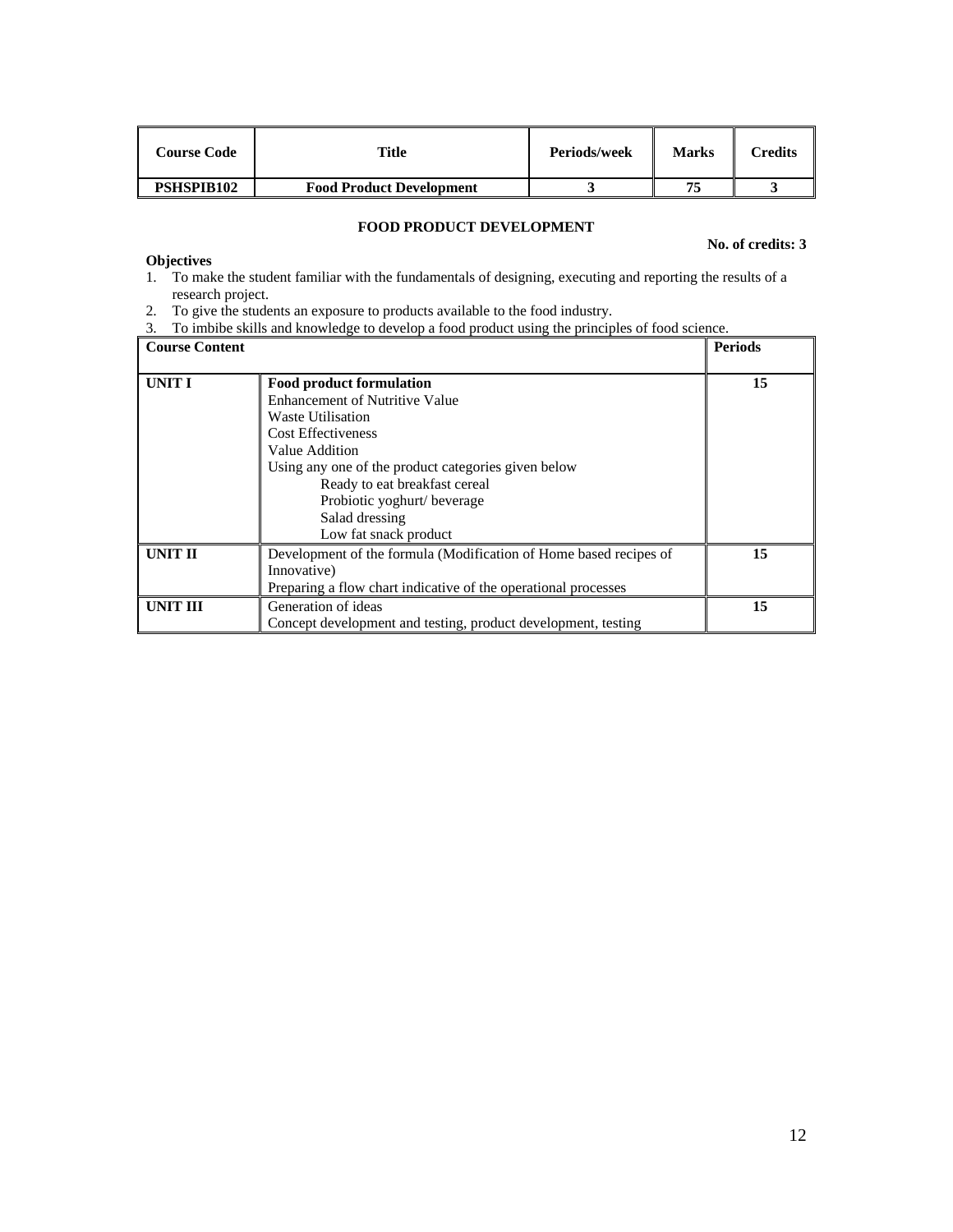# **SEMESTER II**

| <b>Course Code</b> | <b>Title</b>                           | <b>Credits</b> | <b>Periods</b> | <b>Marks</b> |
|--------------------|----------------------------------------|----------------|----------------|--------------|
| PSHSIB201          | <b>Research Methods and Statistics</b> |                |                | 100          |
| PSHSIB202          | Food Processing and Technology         |                |                | 100          |
| PSHSIB203          | Food Science                           |                |                | 100          |
| PSHSIB204          | Food Microbiology                      |                |                | 75           |
| PSHSIB205          | Nutrition through Life Cycle           |                |                | 75           |
| PSHSPIB201         | <b>Chemical Analysis of Foods</b>      |                |                | 75           |
| PSHSPIB202         | Food Product Development               |                |                | 75           |
|                    | Total:                                 | 24             | 24             | 600          |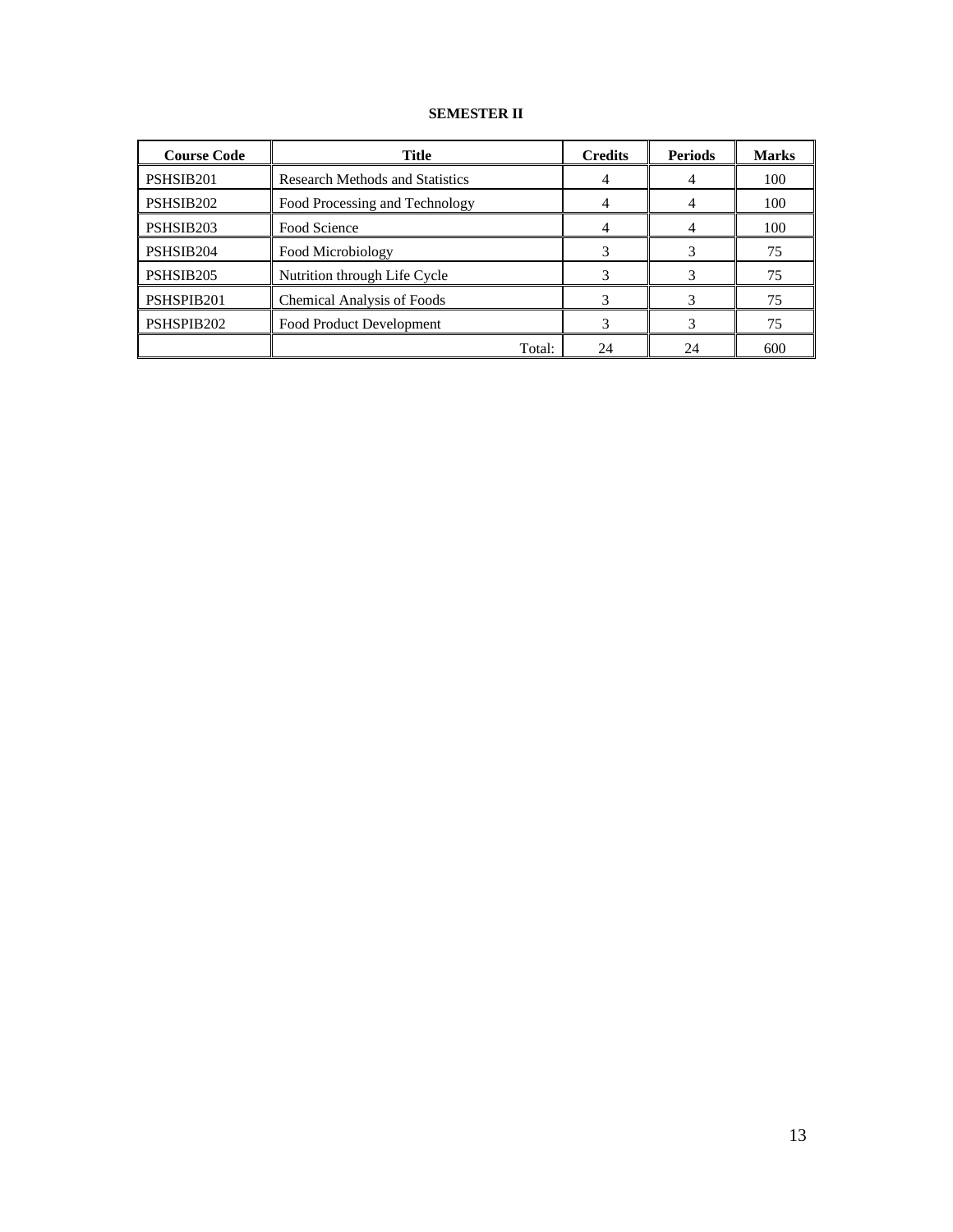| Course Code      | Title                                     | Lectures/week   Marks |     | <b>Credits</b> |
|------------------|-------------------------------------------|-----------------------|-----|----------------|
| <b>PSHSIB201</b> | <b>Research Methods and Statistics II</b> |                       | 100 |                |

# **RESEARCH METHODS AND STATISTICS**

# **No. of Credits: 4**

# **Objectives**

1. To help students develop the skills needed in conducting a research in their specialisation.

2. To promote academic, research and professional ethics in students.

3. To introduce students to principles of good scientific writing.

4. To enable in students the skills in selecting, computing, interpreting and reporting statistics.

| <b>Course Content</b> |                                                                                   | Lectures |
|-----------------------|-----------------------------------------------------------------------------------|----------|
| <b>UNIT I</b>         | 1 A. Sampling techniques in quantitative research                                 | 15       |
|                       | (a) Sampling methods in current use/examples from current research                |          |
|                       | (b) Issues with regard to sampling techniques                                     |          |
|                       |                                                                                   |          |
|                       | I B. Research designs in quantitative research                                    |          |
|                       | Distinguishing between the following research designs; and, selecting research    |          |
|                       | designs that are congruent with one's research purpose.                           |          |
|                       | (a) Longitudinal versus cross-sectional                                           |          |
|                       | (b) Experimental versus quasi-experimental versus correlational                   |          |
|                       | (c) Exploratory versus descriptive versus explanatory                             |          |
| <b>UNIT II</b>        | 2 A. Qualitative research methods                                                 | 15       |
|                       | (a) Ideology/worldview of the qualitative researcher                              |          |
|                       | (b) Research designs in qualitative research                                      |          |
|                       | (c) Sampling techniques in qualitative research                                   |          |
|                       | (d) Data collection methods in qualitative research                               |          |
|                       | (e) Data analytic strategies in qualitative research                              |          |
|                       | (f) Reporting of results in qualitative research                                  |          |
|                       |                                                                                   |          |
|                       | 2B. Scientific writing                                                            |          |
|                       | (a) Distinguishing scientific writing from popular and literary writing styles    |          |
|                       | (b) Characteristics/principles of scientific writing                              |          |
|                       | (c) Examples of good scientific writing                                           |          |
|                       | (d) Writing a research proposal                                                   |          |
|                       | (d) Reporting statistical findings in text                                        |          |
|                       | 2 C. Ethics                                                                       |          |
|                       | (a) In academia                                                                   |          |
|                       | (b) In research in general                                                        |          |
|                       | (c) In research with human subjects                                               |          |
|                       | (d) In research with animal subjects                                              |          |
|                       |                                                                                   |          |
| <b>UNIT III</b>       | 3 A. Other concepts needed for the use of advanced/inferential statistics         | 15       |
|                       | (a) Types of distribution                                                         |          |
|                       | Frequency distribution                                                            |          |
|                       | Normal distribution                                                               |          |
|                       | Probability distribution                                                          |          |
|                       | Sampling distribution                                                             |          |
|                       | (b) Type I and type II errors                                                     |          |
|                       | (c) Central limit theorem                                                         |          |
|                       | (d) Point estimation vs. interval estimation                                      |          |
|                       | (e) Standard error (and confidence intervals)                                     |          |
|                       | (f) Parametric and nonparametric methods                                          |          |
|                       | 3 B. Using an advanced statistical method (steps in using an advanced statistical |          |
|                       | method)                                                                           |          |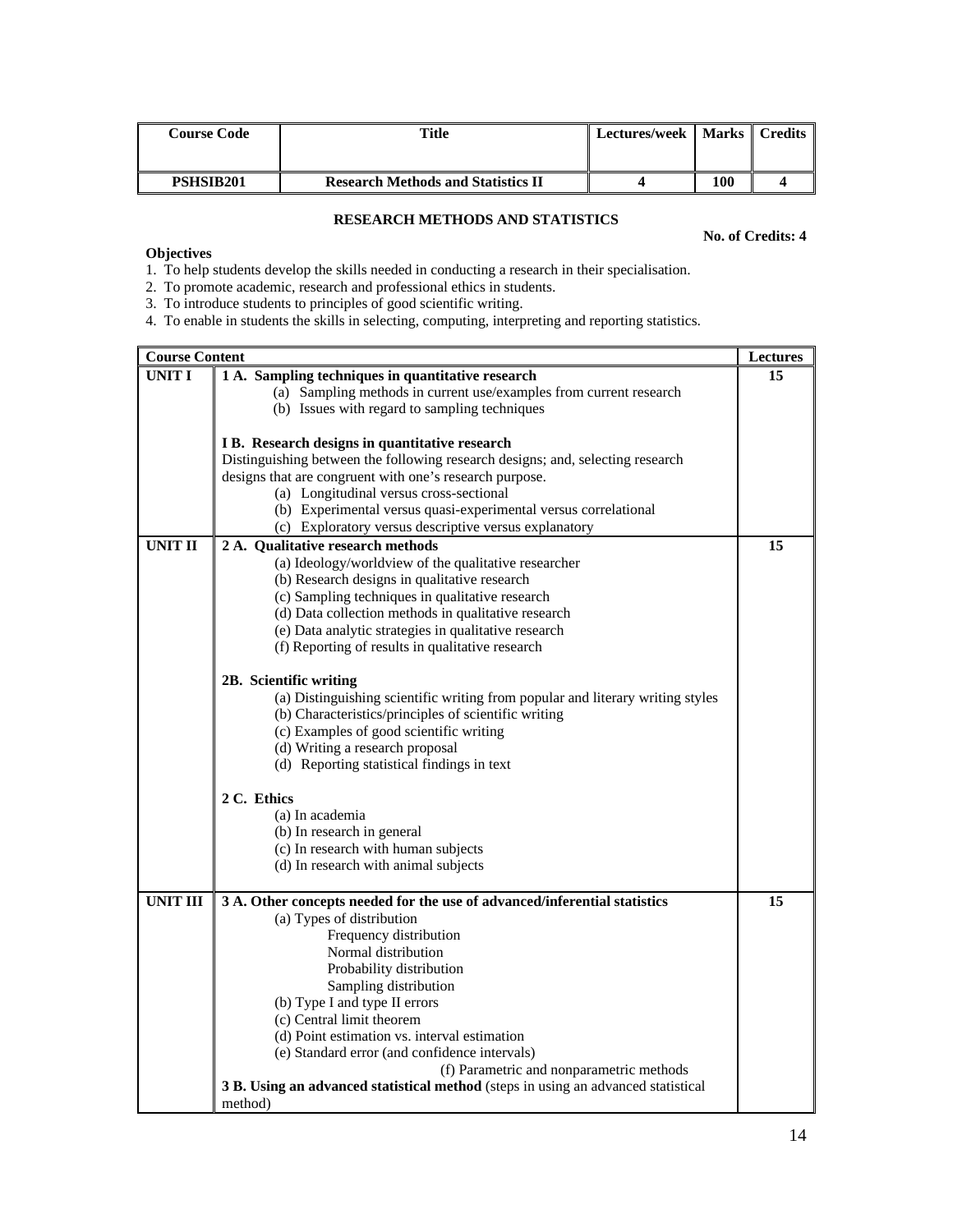| <b>UNIT IV</b> | 4 A. To study statistics that allows us to contrast phenomena                       | 15 |
|----------------|-------------------------------------------------------------------------------------|----|
|                | (a) Univariate chi-square test                                                      |    |
|                | (b) Bivariate chi-square test                                                       |    |
|                | (c) t- or z- test for contrasting two independent groups                            |    |
|                | (d) Paired t-test                                                                   |    |
|                | (e) ANOVA                                                                           |    |
|                | 4 B. To study statistics that allows us to examine relationships between variables  |    |
|                | (a) Bivariate chi-square test                                                       |    |
|                | (b) Product-moment correlation coefficient                                          |    |
|                | 4 C. Ethics in the use of statistics (e.g., the importance of test assumptions, the |    |
|                | number of statistical tests in a research and levels of significance)               |    |

#### **References**

Bhattacharyya, G.K. & Johnson, R. A. (1977). *Statistical Concepts and Methods.* NY: John Wiley.

Dwiwedi, R. S. (1997). *Research Methods in Behavioral Sciences.* Delhi: Macmillan India.

Gravetter, F. J. & Waillnau, L. B. (2000). *Statistics for the Behavioral Sciences.* Belmont, CA: Wadsworth/Thomson Learning.

Kerlinger, F. N. & Lee, H. B. (2000). *Foundations of Behavioral Research.* Orlando, Florida: Harcourt. Leong, F.T.L., & Austin, J. T. (Eds.) (1996). *The Psychology Research Handbook.* New Delhi: Sage.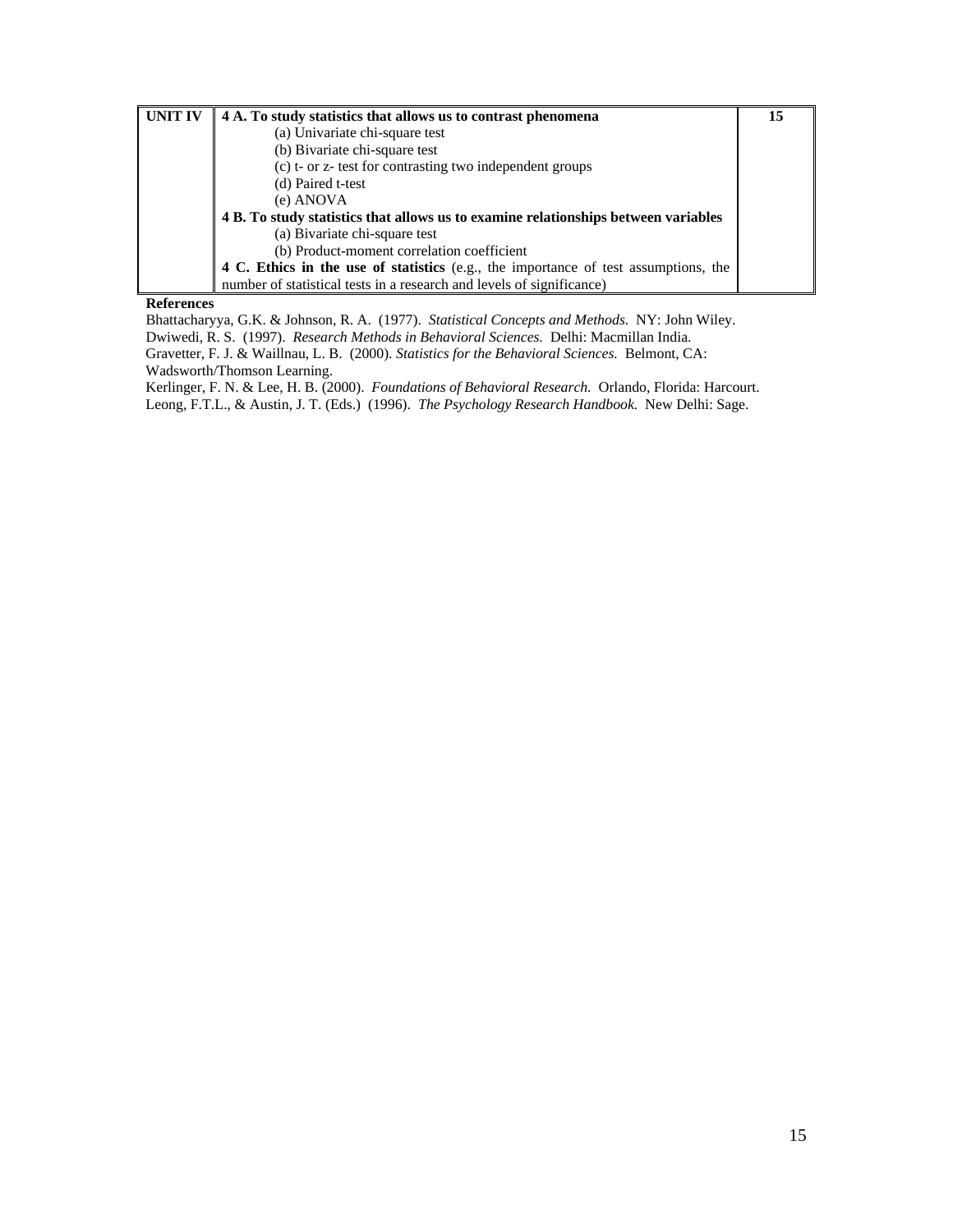| <b>Course Code</b> | Title                                 | Lectures/week | <b>Marks</b> | Credits |
|--------------------|---------------------------------------|---------------|--------------|---------|
| <b>PSHSIB202</b>   | <b>Food Processing and Technology</b> |               | 100          |         |

# **FOOD PROCESSING AND TECHNOLOGY**

### **No. of Credits: 4**

# **Objectives**

1. To impart a systematic knowledge of basic and applied aspects of food processing and technology.

2. To gain in-depth knowledge about processing and preservation of techniques used for different food groups.

3. To emphasize the importance of food plant sanitation in various areas of processing.

| <b>Course Content</b> |                                                 | <b>Lectures</b> |
|-----------------------|-------------------------------------------------|-----------------|
| UNIT I                | <b>Milk Processing technology</b>               | 15              |
|                       | i.<br>Milk composition                          |                 |
|                       | ii.<br>Factors affecting milk quality           |                 |
|                       | iii.<br>Physical and chemical properties        |                 |
|                       | iv.<br>Milk processing                          |                 |
|                       | a. Pasteurization                               |                 |
|                       | b. Homogenization                               |                 |
|                       | Sterilization<br>$c_{\cdot}$                    |                 |
|                       | Effect of processing on nutritive value<br>d.   |                 |
|                       | <b>Milk Products</b>                            |                 |
|                       | Milk powder<br>i.                               |                 |
|                       | ii.<br>Sweetened condensed milk                 |                 |
|                       | iii.<br><b>Butter</b>                           |                 |
|                       | iv.<br>Cheese                                   |                 |
|                       | V.<br>Ice cream                                 |                 |
|                       | vi.<br>Shrikhand                                |                 |
|                       | vii.<br>Yogurt                                  |                 |
|                       | viii.<br>Flavoured milk products                |                 |
|                       | ix.<br>Milk substitutes                         |                 |
|                       | Probiotic products<br>X.                        |                 |
|                       | xi.<br>Milk chocolate                           |                 |
| <b>UNIT II</b>        | Meat, Fish, Poultry and Egg                     | 15              |
|                       | <b>Meat Processing</b>                          |                 |
|                       | Bacon<br>i.                                     |                 |
|                       | ii.<br>Ham                                      |                 |
|                       | iii.<br>Hot dogs                                |                 |
|                       | iv.<br>Balogna                                  |                 |
|                       | <b>Poultry and Egg</b>                          |                 |
|                       | Frozen poultry<br>i.                            |                 |
|                       | ii.<br>Poultry nuggets                          |                 |
|                       | Poultry meat products<br>iii.                   |                 |
|                       | Egg products<br>iv.                             |                 |
|                       | <b>Fish Processing</b>                          |                 |
|                       | Meal<br>i.                                      |                 |
|                       | ii.<br>Fish oil                                 |                 |
|                       | iii.<br>Frozen fish                             |                 |
|                       | Canned fish<br>iv.                              |                 |
|                       | Dried and smoked fish<br>V.                     |                 |
| <b>UNIT III</b>       |                                                 | 15              |
|                       | Fermentation technology- Principle & techniques |                 |
|                       | <b>Beverages</b>                                |                 |
|                       | i.<br>Alcoholic Beverages                       |                 |
|                       | Beer, Wine                                      |                 |
|                       | Non Alcoholic Beverages<br>ii.                  |                 |
|                       | iii.<br>Coffee, Tea, & Carbonated beverages     |                 |
|                       | Newer trends in beverages.                      |                 |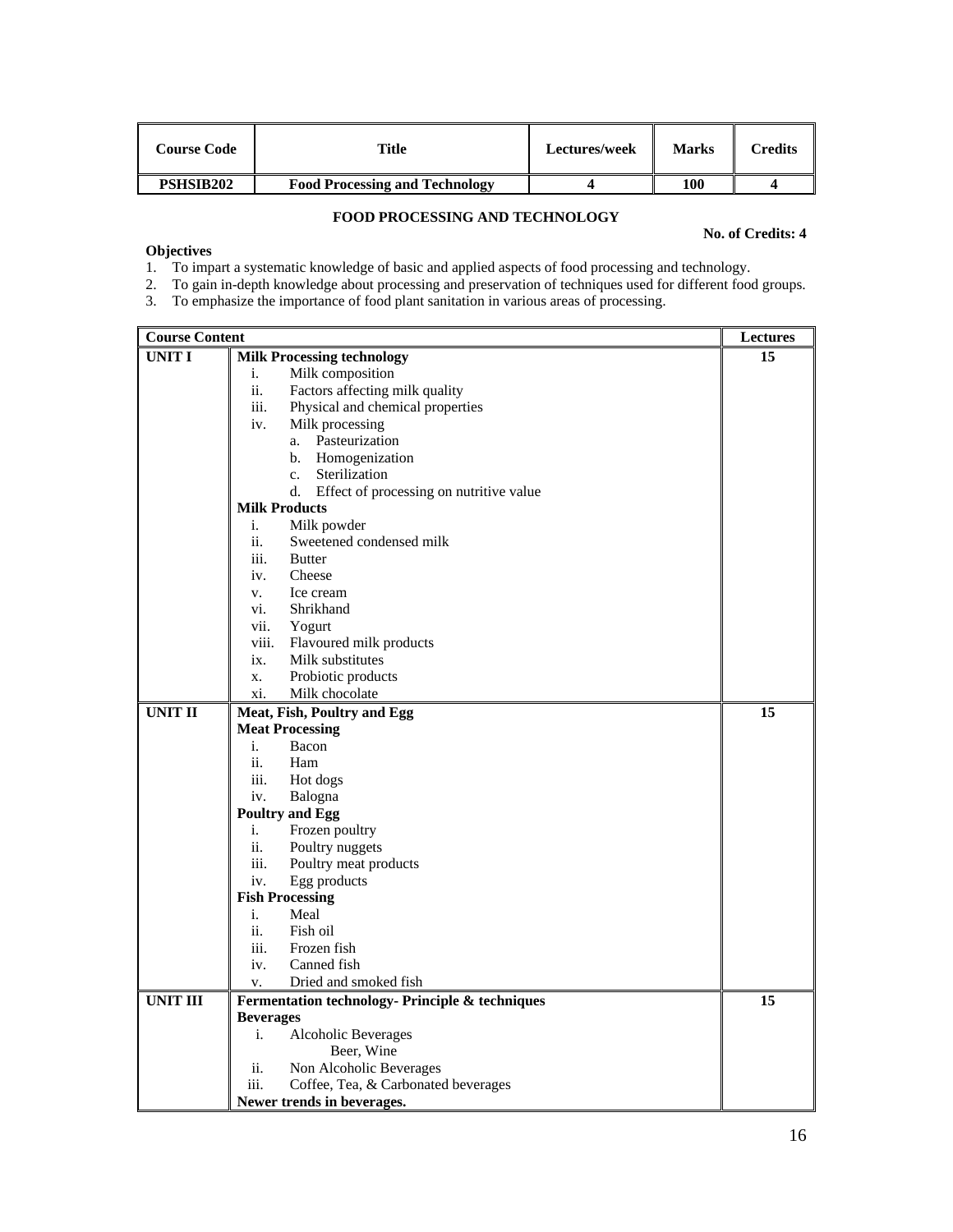| <b>UNIT IV</b> | Convenience foods - Snack food technology                           |  |
|----------------|---------------------------------------------------------------------|--|
|                | Functional foods $& Nutracentials - incorporation in food products$ |  |
|                | Food fortification                                                  |  |
|                | Food packaging – Packages with special feature                      |  |
|                | Newer trends in packaging technology                                |  |

**References** 

SBP Board of consultants and Engineers (1998). SBP *Handbook of Oil Seeds, Oil, Fats and Derivatives*. Delhi: SBP House.

Booth, G.R. (1997). *Snack Food*, New Delhi: CBS Publishers and distributors.

Salunkhe, D.K. & Kadam, S.S. (2005). *Handbook of Vegetable Science and Technology.* Marcel Dekker, INC First Indian Reprint .

D'Cunnha, J.F. (1998). *Modern Food Packaging*, Mumbai: IIP.

Duffy, J.I., (1981). *Snack Food Technology*, New Jersey: Noyes Data Corporation.

Smith, J.S. & Hui, Y.H. (2004). *Food Processing Principles and Applications.* Blackwell Publishing.

Kent N.L. (1993). *Technology of cereals* (4<sup>th</sup> ed.) Pergamon Press.

Chakraborty, M.M. (2003). *Chemistry and Technology of Oils and Fats* Allied publishers Pvt. Ltd.

Mahadeviah, M. & Gowramma, R.V. (1996). *Food Packaging Materials*. New Delhi: Tata Mc Graw Hill Pub. Co. Ltd.

Fellows, P. &Hampton, A. (1992). *Small Scale Food Equipment Intermediate Technology.* Publications in Association with CTA.

Potter, N. & Hotchkiss, J. H. (1997). *Food Science* New Delhi: CBS Publishers and Distributors.

Ahulluwalia, V. (2007). *Food Processing* , New Delhi: Paragon International Publishers.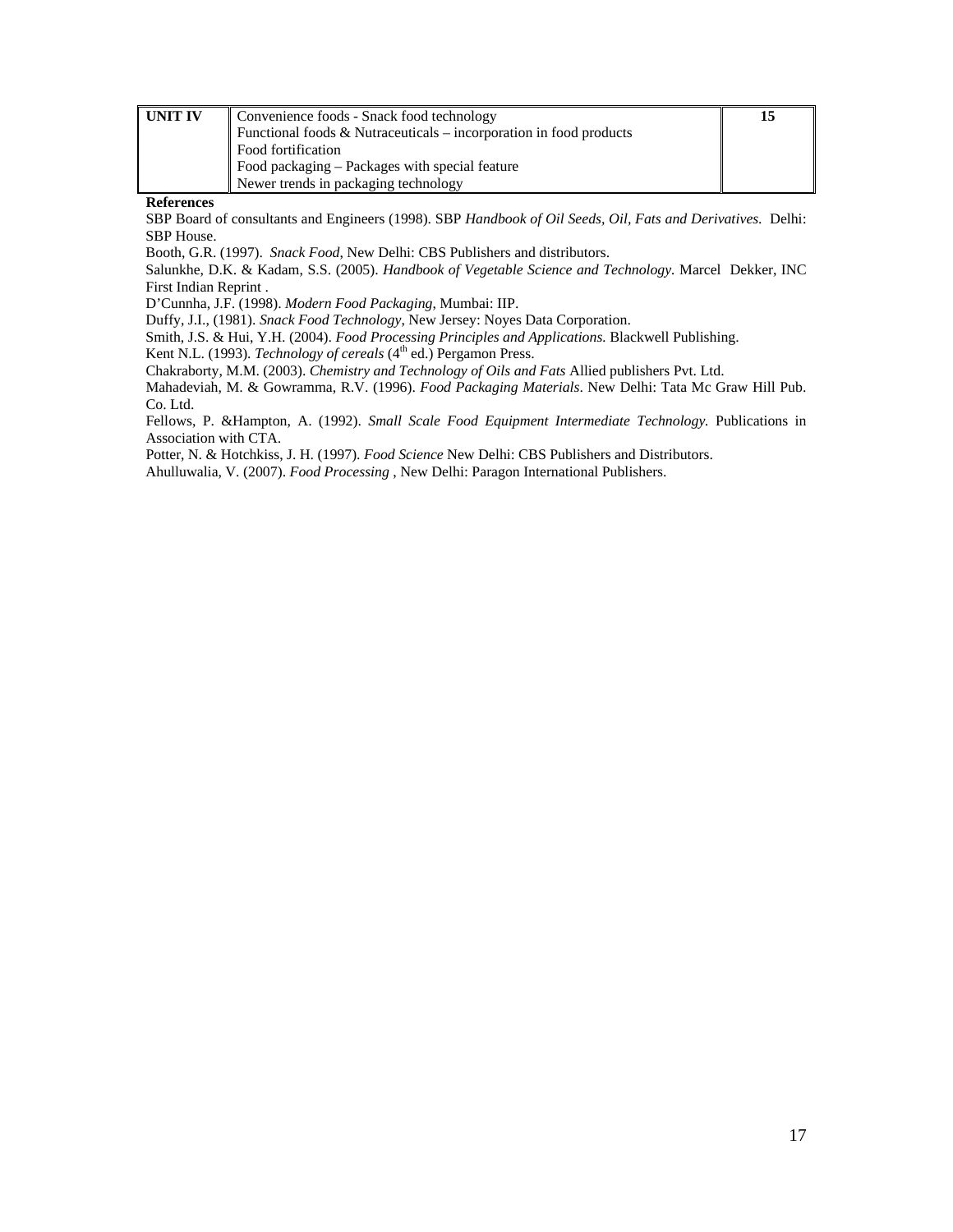| <b>Course Code</b> | Title               | Lectures/week | <b>Marks</b> | Credits |
|--------------------|---------------------|---------------|--------------|---------|
| <b>PSHSIB203</b>   | <b>Food Science</b> |               | 100          |         |
| EOOD SCIENCE       |                     |               |              |         |

#### **FOOD SCIENCE**

#### **No. of Credits: 4**

# **Objectives**

- 1. To provide basic information on composition, properties of food constituents.
- 2. To acquaint students with the important chemical and physical interactions between food constituents that affect functional properties, quality, safety and nutritive value of food.
- 3. To understand the chemical changes that take place during processing , storage and utilization of food.
- 4. To study the chemistry of food flavour, aroma and the type of food additives in accordance with current food industry and regulatory rules.
- 5. To equip students with basic entrepreneurial skills.

| <b>Course Content</b> |            |                                                                               | Lectures |
|-----------------------|------------|-------------------------------------------------------------------------------|----------|
| <b>UNIT I</b>         |            | <b>Proteins in foods</b>                                                      | 15       |
|                       | i.         | Classification and physico-chemical properties of amino acids, peptides, viz. |          |
|                       |            | glutathione, carnosine, anserine proteins                                     |          |
|                       | ii.        | Structure of proteins at four levels of organization                          |          |
|                       | iii.       | Bonds stabilizing protein structure, collagen, gelatin                        |          |
|                       | iv.        | Reactions and changes of proteins in food: hydrolysis, denaturation,          |          |
|                       |            | coagulation, protein gel formation                                            |          |
|                       | V.         | Development of gluten complex, gelatin gel, modified and derived proteins,    |          |
|                       |            | texturised vegetable proteins, use of synthetic amino acids for food          |          |
|                       |            | fortification                                                                 |          |
|                       | vi.        | Classification and use of enzymes in food industry                            |          |
|                       | vii.       | Proteolytic immobilized, bound coenzymes factors affecting enzyme activity,   |          |
|                       |            | microbial enzymes and genetically engineered enzymes                          |          |
| <b>UNIT II</b>        | Food color |                                                                               | 15       |
|                       | i.         | Theory of food colors, conjugation in molecules                               |          |
|                       | ii.        | Natural food colors - heme pigments and plant pigments, chlorophyll,          |          |
|                       |            | carotenoids, anthocyanins, anthoxanthins, tannins, caramel                    |          |
|                       | iii.       | Artificial food colors                                                        |          |
|                       | iv.        | Measurement systems for food colors                                           |          |
|                       | v.         | Effect of processing, pH on food colours and pigments                         |          |
|                       |            | <b>Food flavours</b>                                                          |          |
|                       | i.         | Food flavours: chemistry, flavour enhancement and olfaction                   |          |
|                       | ii.        | Relationship between odour and molecular structure e.g. musk, camphor,        |          |
|                       |            | caramel, roasted almond                                                       |          |
|                       | iii.       | Examples of food flavour principles in common foods – carbonyl, phenolic,     |          |
|                       |            | esters, terpenes, sulphur compounds                                           |          |
| <b>UNIT III</b>       |            | Modern technology in food stability                                           | 15       |
|                       | i.         | Freezing, lyophilization, hurdle technology, vacuum drying, radiation         |          |
|                       |            | technology.                                                                   |          |
|                       | ii.        | Modified atmosphere packaging                                                 |          |
|                       | iii.       | Concept of minimally processed foods application of nanotechnology,           |          |
|                       |            | biotechnology and genetic engineering                                         |          |
| <b>UNIT IV</b>        |            | <b>Product development</b>                                                    | 15       |
|                       | i.         | Global and Indian scenario w.r.t. food product development                    |          |
|                       | ii.        | Consumption and dietary pattern of traditional and non-traditional foods      |          |
|                       | iii.       | Current market scenario and techniques of market survey                       |          |
|                       | iv.        | Development of entrepreneurship skills, special schemes for women             |          |
|                       | v.         | Project planning, investments and financing                                   |          |

### **References**

McWilliams, M (2007) *Foods: Experimental Perspectives* (5thed.), New Jersey: Macmillan Publishing Co. Manay, N. S. and Shadarksharaswamy, M. (1997) *Foods: Facts and Principles* New Age International Publishers, New Delhi.

Potter, N.N. and Hutchkiss, J.H (1997) *Food Science* (5<sup>th</sup> ed.) New Delhi: CBS Publishers and Distributors.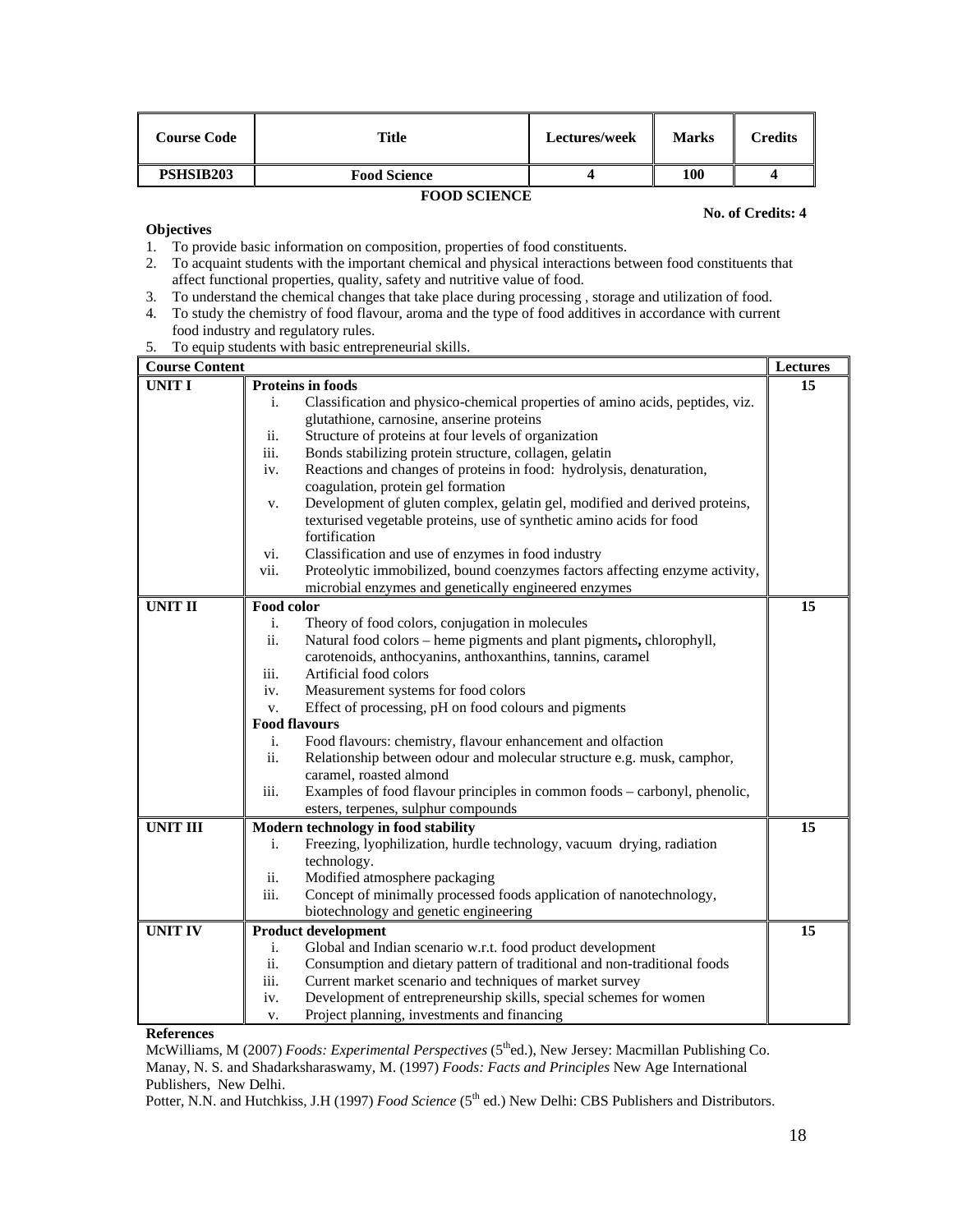| <b>Course Code</b> | Title                    | Lectures/week | <b>Marks</b> | Credits |
|--------------------|--------------------------|---------------|--------------|---------|
| <b>PSHSIB204</b>   | <b>Food Microbiology</b> |               | 75           |         |

### **FOOD MICROBIOLOGY**

#### **No. of credits: 3**

# **Objectives**

- 1. To introduce students to the field of microbiology of different foods.
- 2. To enable students to understand classification, morphology, reproduction, cultivation and microscopic examination of microorganisms.
- 3. To enable students to understand causes and prevention of microbial spoilage and contamination of different foods.

| Course Content |                                                                          |    |
|----------------|--------------------------------------------------------------------------|----|
| UNIT I         | Microbial flora, incidence and types of microbial spoilage in the        | 15 |
|                | following foods:-                                                        |    |
|                | Meat, fish, poultry and eggs and their products.<br>1.                   |    |
|                | ii.<br>Milk and milk products                                            |    |
|                | iii.<br>Processed foods – Dehydrated, canned, frozen and fermented foods |    |
| UNIT II        | <b>Food Borne Diseases</b>                                               | 15 |
|                | Infections and Poisonings – Causes, Sources and Prevention               |    |
| UNIT III       | Control of microorganisms by physical and chemical agents                | 15 |
|                | Enzymes from microorganisms and microorganisms as foods<br>ii.           |    |

#### **References**

Adams, M.R. and Moss, M.O. (2005) *Food Microbiology* 1<sup>st</sup> edition, New Age International (P) Limited, Publishers, New Delhi.

Banwant G,J, (2002) *Basic Food Microbiology* 2nd Edition, Chapman and Hall Inc., New York

Frazier W.C. *Food Microbiology*,(2000) 2nd edition Tata Mc Graw – Hill Publishing Company Ltd. New Delhi. Jay J.M. (1992) *Modern Food Microbiology* 5<sup>th</sup> edition CBS Publishers and Distributors, New Delhi.

Pelczar, M.J. Chan. C.S. and Krieg N.R. (1996) *Microbiology* 5<sup>th</sup> edition, tata McGraw – Hill Edition.

Vasanthakumari R (2007) *Textbook of Microbiology* BI Publications Pvt. Ltd. New Delhi.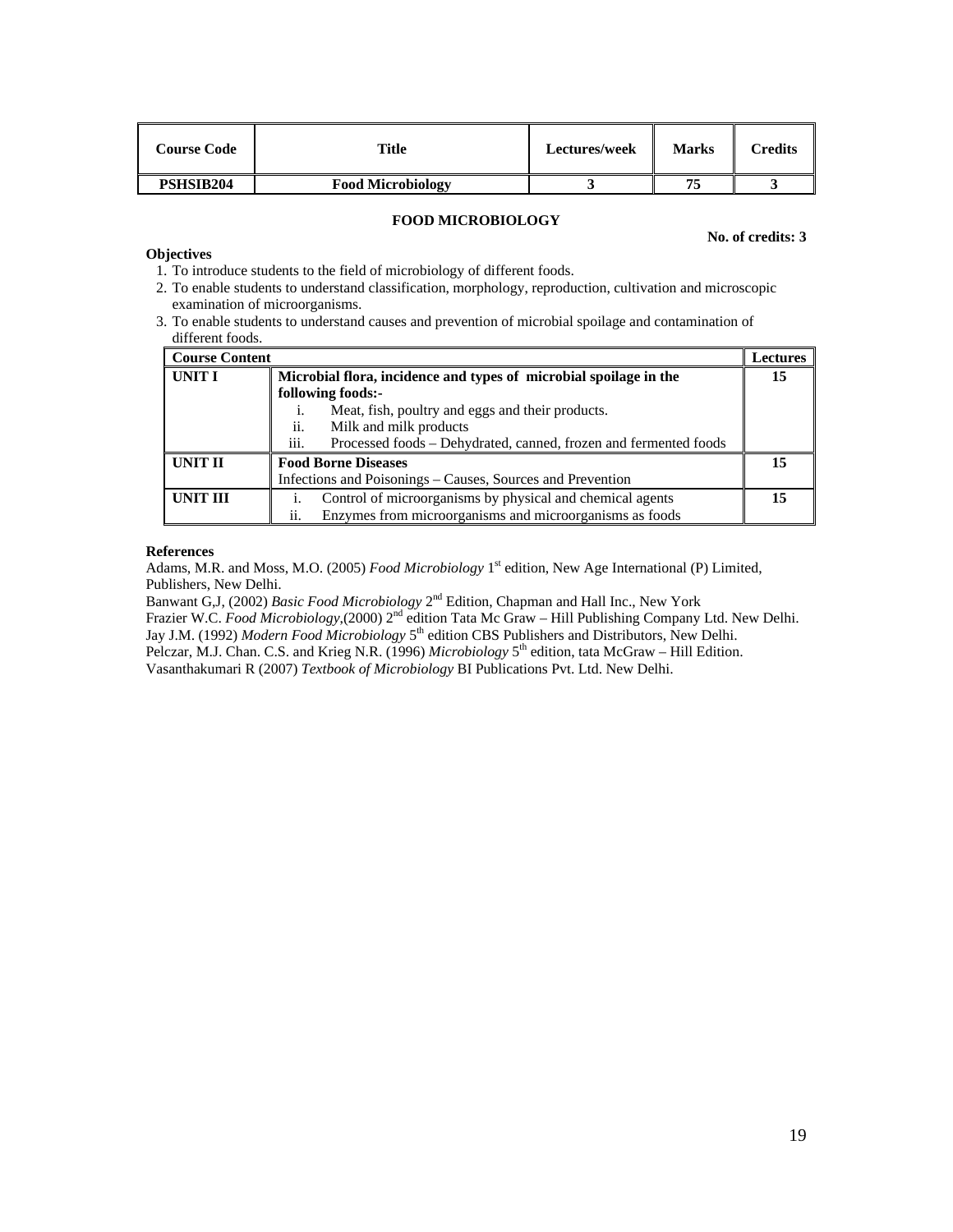| <b>Course Code</b> | Title                                   | Lectures/week | <b>Marks</b> | Credits |
|--------------------|-----------------------------------------|---------------|--------------|---------|
| <b>PSHSIB205</b>   | <b>Nutrition Through the Life Cycle</b> |               | 75           |         |

# **NUTRITION THROUGH THE LIFE CYCLE**

**No. of Credits: 3** 

### **Objectives**

1. To understand the changes in human body composition during different stages of life.

2. To study the influence of nutrition on man during the different stages of life cycle.

3. To be aware and update the knowledge in the field of applied nutrition during the life cycle.

| <b>Course Content</b> |                                                                 | <b>Lectures</b> |
|-----------------------|-----------------------------------------------------------------|-----------------|
| <b>UNIT I</b>         | <b>Nutrition in adolescence</b>                                 | 15              |
|                       | Growth and development<br>a)                                    |                 |
|                       | Physiological and Psychological changes<br>b)                   |                 |
|                       | Nutritional requirements of adolescents<br>c)                   |                 |
|                       | Health and eating related behavior<br>d)                        |                 |
|                       | Nutrition situation with special needs                          |                 |
|                       | a) Pregnancy                                                    |                 |
|                       | Eating disorders<br>b)                                          |                 |
|                       | Obesity – underweight<br>c)                                     |                 |
|                       | Substance abuse<br>d)                                           |                 |
|                       | Deficiency conditions<br>e)                                     |                 |
|                       | Sports and athletics<br>f)                                      |                 |
| <b>UNIT II</b>        | Nutrition in the adult years                                    | 15              |
|                       | Physiological and Psychosocial changes<br>a)                    |                 |
|                       | Common nutritional concerns<br>b)                               |                 |
|                       | Defensive Nutrition paradigm<br>c)                              |                 |
|                       | Nutritional requirements and dietary recommendation.<br>d)      |                 |
|                       | Physical Activity in adulthood<br>e)                            |                 |
| <b>UNIT III</b>       | <b>Nutrition in Aging/Elderly</b>                               | 15              |
|                       | Theories of Aging, Physiological and Psychosocial changes<br>a) |                 |
|                       | The Aging Process<br>b)                                         |                 |
|                       | Nutritional requirements of the Elderly<br>$\mathbf{c}$ )       |                 |
|                       | Nutrition care<br>d)                                            |                 |
|                       | Nutrition needs during illness and chronic conditions           |                 |
|                       | Sensory loss<br>a)                                              |                 |
|                       | Oral health<br>b)                                               |                 |
|                       | GI functions<br>c)                                              |                 |
|                       | Neuromuscular and skeletal functions<br>d)                      |                 |
|                       | Renal and cardiac function<br>e)                                |                 |
|                       | f)<br>Immuno-competence                                         |                 |

#### **References**

Bennion, H. (1979) *Clinical Nutrition*, New York Harper and Raw Publishers

Brown, J. E. (1998). *Nutrition Now,* West/Wadsworth: International Thomson Pub. Co.

Brown, J. E., Sugarman, I. J. (2002). *Nutrition through the Life Cycle*, Wadsworth Thomson Learning.

Donald, B., MCColmick,. Bier, D. M. (1997). *Annual Review of Nutrition* (vol. 19)

Goodhart, R. S. S. and Shils, M. E. (1998). *Modern Nutrition in Health and Disease*. Philadelphia: Lea and Febiger.

Groff, J. L and Gropper, S. S. (1999). *Advanced Nutrition and Human Metabolism*, Belmount CA: Wads worth/Thomson Learning.

Jackson, M. S., Rees, Jane, M., Golden, Neville, H.; Irwin Charles, E. (ed) (1997). *Adolescent Nutritional Disorders*. New York:The New York Academy of Science.

Lee, R. S. and Marcus, C. (1990) *Omega* – *3Fatty Acids in Health and Disease*. – Marcel dekker Inc.

Mahan L. K. & Stump S.E. (11<sup>th</sup> ed.) (2004) *Krause's Food Nutrition and diet Therapy* – Saunders USA: Elsevier.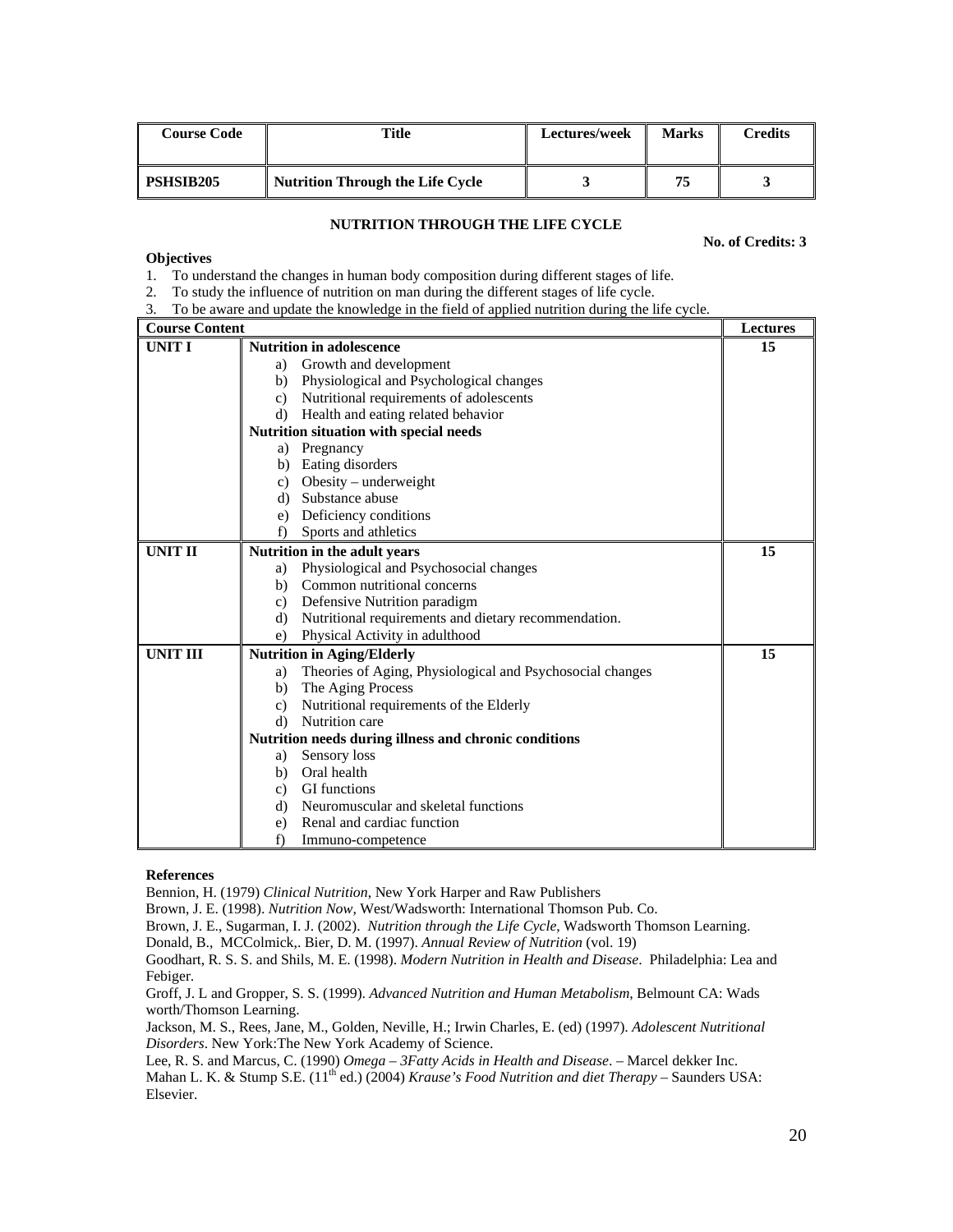Wardlawy, G. M. Insel, P. M. and Seyler M. F. (1994). *Contemporary Nutrition; Issues and Insights* St. Lopuis Masby.

Warthington, R., Vermeersch J. and Willams, S. (1985). *Nutrition in Pregnancy and Lactation* St. Louis Times Mirror.Mosby College Publishing.

Ziegler, E. E. and Filer L. J. (1996). *Present Knowledge in Nutrition,* Washington D.C.: International Life Science institute.

# **Journals**

Journal of American Dietetic Association USA – The American Dietetics Association. Nutrition Reviews, New York Springton Verlog The American – Journal of clinical Nutrition – USA Official Journal of the American Society for Clinical

Nutrition Inc The Indian Journal of Nutrition and Dietetics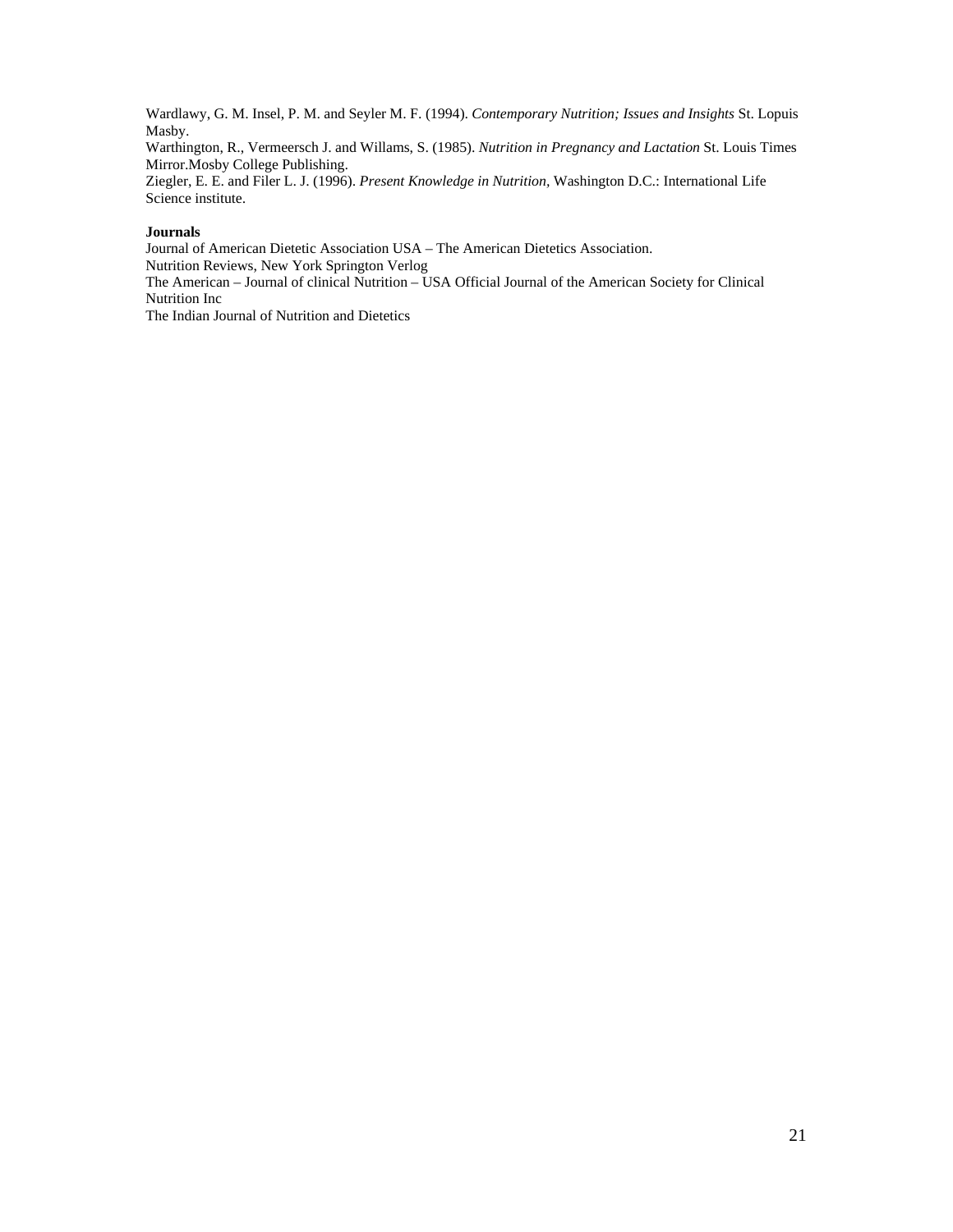| Course Code       | Title                             | Periods/week | Marks | Credits |
|-------------------|-----------------------------------|--------------|-------|---------|
| <b>PSHSPIB201</b> | <b>Chemical Analysis of Foods</b> |              |       |         |

# **CHEMICAL ANALYSIS OF FOODS**

#### **No. of Credits: 3**

#### **Objectives**

- 1. To impart required knowledge and skills for estimation of various macro and micro nutrients in raw and processed foods.
- 2. To impart required knowledge and skills for estimation of various non nutrient components in raw and processed foods.
- 3. To impart the knowledge and skills for detection of common food adulterants.
- 4. To compare the estimated values with the recommended values and thereby assess the quality of foods.

| <b>Course Content</b> |      |                                                                           | <b>Lectures</b> |
|-----------------------|------|---------------------------------------------------------------------------|-----------------|
| <b>UNIT I</b>         | 1.   | Determination of crude fiber in different foods.                          | 15              |
|                       | ii.  | Protein estimation in different foods by Kjeldahl method, Lowry's method  |                 |
|                       |      | and Ninhydrin method.                                                     |                 |
| <b>UNIT II</b>        | i.   | Crude fat determination by solvent extraction method                      | 15              |
|                       | ii.  | Fat characterization with respect to the determination of the following:  |                 |
|                       |      | Refractive index, melting point, solid fat index, cold test, smoke point, |                 |
|                       |      | Iodine value, Saponification number, Acid value, Free fatty acids and     |                 |
|                       |      | Peroxide value                                                            |                 |
| <b>UNIT III</b>       | i.   | Estimation of thiamin content of foods by Fluorimetric method.            | 15              |
|                       | ii.  | Estimation of riboflavin content of foods by Fluorimetric method.         |                 |
|                       | iii. | Estimation of ascorbic acid content of different foods by 2,6 dichloro    |                 |
|                       |      | indophenol method                                                         |                 |
|                       | iv.  | Different chromatographic techniques: Paper chromatography, Thin layer    |                 |
|                       |      | chromatography and HPLC techniques                                        |                 |
|                       | V.   | Estimation of lycopene in tomatoes                                        |                 |
|                       | VI.  | Estimation of oxalates from spinach                                       |                 |

#### **References**

Nielsen, Suzanne, S. (2002) *Introduction to the Chemical Analysis of Foods* CBS Publishers and Distributors, New Delhi.

Egan, H. Kirk, r. sawyer R (1981) *Pearsons Chemical Analysis of Foods* 8<sup>th</sup> edition longman scientific and Technical, U.K.

A.O.A.C. (1990) Official Methods of Analysis 15<sup>th</sup> ed. Association of official analytical chemists, Washington, D.C.

Meyer, L.H (1987) *Food Chemsitry* CBS Publishers and distributors, Delhi.

ISI Publications on different foods.

Pearson, D.(1970) *Chemical Analysis of Foods*, 6<sup>th</sup> ed., London, T.A. Churchill.